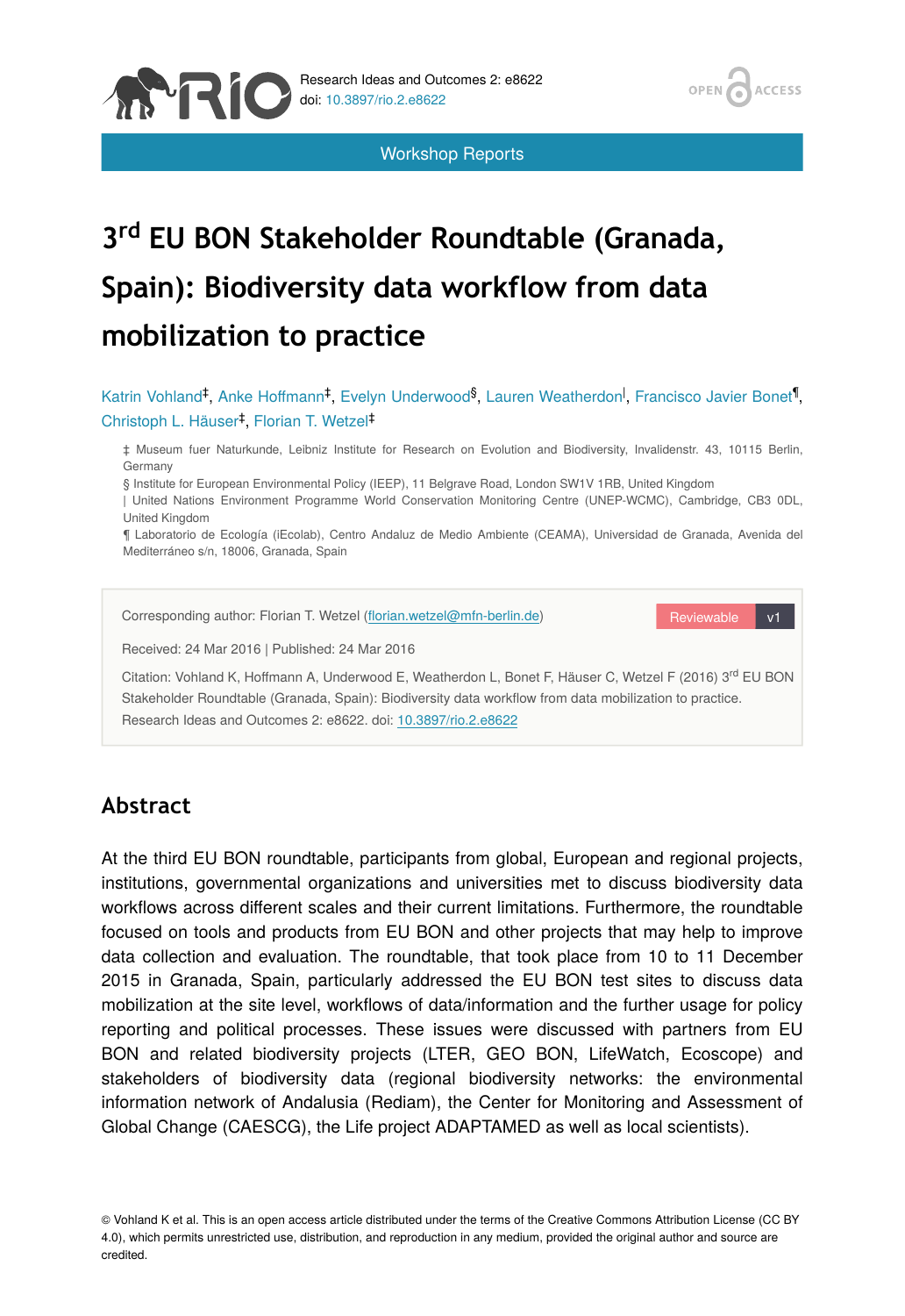On the first day, the different approaches from global (GEO BON) and European initiatives (EU BON, LTER, LifeWatch, Ecoscope) were presented with a special emphasis on data collection, integration and analysis tools from EU BON. Furthermore, regional stakeholders pointed out their demands with regards to data mobilizations issues. A survey of the participants, conducted before the roundtable, showed that still gaps exist, not so much in terms of needed tools but more in the area of biodiversity data. On the second day, the workflow of biodiversity data and the current barriers as well as the possible solutions to overcome the problems was discussed. In the World Café session, smaller groups discussed details of the biodiversity data workflows, particularly on the topics of (1) data mobilization, (2) data and tools, (3) implementation, and 4) upscaling of data.

As outcomes of the discussions at the roundtable, several recommendations were drafted. There are several biodiversity data workflows existing at the test sites, that could be improved by additional / existing tools, guidelines and standards from projects such as EU BON and by an enhanced communication between local sites, regional networks (as "middle-ware") and European networks. Recommendations are, for example, to prioritize developed EU BON tools for further usage in the project and through the portal, to better address the user groups on different levels and provide a detailed and specific description for the tools. For the end-users of the data it is important to develop either "easy-to-use" tools or provide results in a tailored way. Overall, it was agreed that a showcase for the workflow of biodiversity data from collection up to visualization is needed to showcase better the benefits of a European biodiversity network and enhance current functionalities by analyzing barriers and limitations in such an example of an "EU BON storyline".

# **Keywords**

Biodiversity data workflows, data integration, local and regional biodiversity networks, policy support, biodiversity portals, EU BON, test sites, data mobilization.

# **Rationale**

In this compilation of the EU BON Stakeholder Roundtable (RT) reports we want to provide a summarized overview, providing shared experiences gained in three different workshops that were organized by the EU BON project from 2013-2015, with altogether more than 100 participants from over 20 countries (ranging from Norway to Israel, and from the United States to Estonia).

Here we summarize the results of the third Stakeholder Roundtable - in addition to this report, also the summaries of the first (Wetzel et al. 2016) and second (Vohland et al. 2016) EU BON Stakeholder Roundtable are available and published in RIO with open access.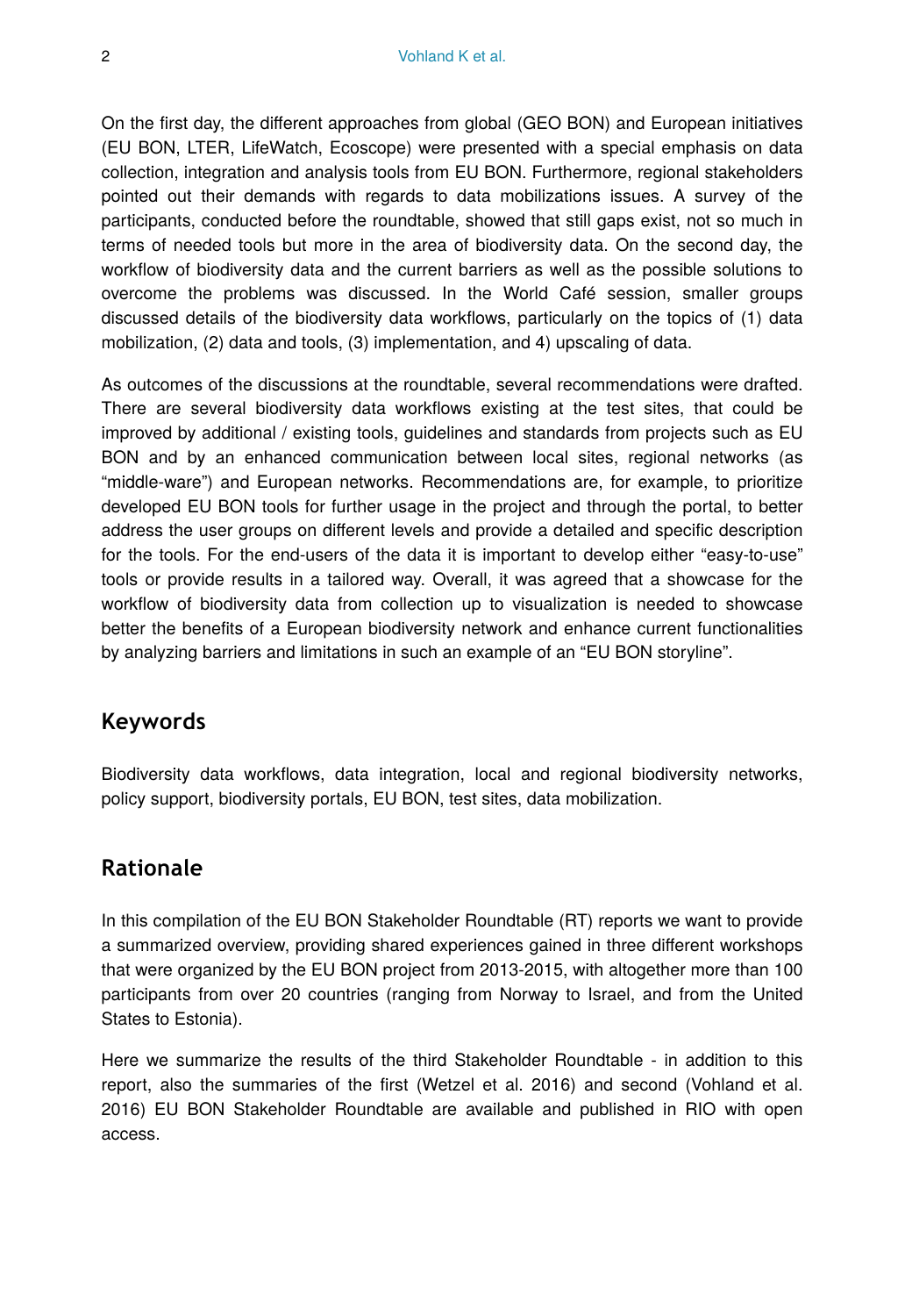EU BON - Building the European Biodiversity Observation Network [\(www.eubon.eu](http://www.eubon.eu)) is a project funded under the EU FP7 framework. It presents an innovative approach towards the integration of biodiversity data and information systems, both from in-situ and remote sensing data sources (Hoffmann et al. 2014). The aim is to address policy and information needs in a timely manner, customized for various stakeholders on different levels - from local test sites to European and international policy EU BON aims to provide integrated data and linkages of social science and policy networks as well as technological infrastructures (Wetzel et al. 2015). One of the key features will be the development of a new open-access platform for biodiversity data and tools.

The RT aimed to exchange ideas and discuss highly relevant issues with relevant stakeholders, from policy, citizen science and local/regional stakeholders in order to inform EU BON and adapt the working programme. Topics of the discussions were related to biodiversity information and its open-access and availability, data workflows and integration of citizen science as well as science-policy interfaces. We will start with a brief general overview of the project, particularly describing the overall framework and role of the stakeholder engagement in the policy and dialogue work package. Secondly, we provide detailed reports of each of the roundtables, outlining its aims, intentions, discussions as well as results and recommendations that were drafted based on the roundtable discussions, world café sessions and working groups which are now published for the first time in the new series of Pensoft Workshop Reports.

The Stakeholder Roundtables are a specific task and part of a Work Package (WP6, see Fig. 1) that focuses on the stakeholder engagement and the science-policy dialogue within EU BON. The main aim of the stakeholder roundtables is to carry out regular engagement with relevant political authorities and other stakeholders at European and national level in support of the delivery of the EU BON project. Furthermore, the roundtables seek to build up a stakeholder dialogue with exemplar sector-specific user communities to incorporate feedback loops for the products of EU BON (data, tools and models) as well as to develop improvements of existing biodiversity data workflows (e.g. from the monitoring species occurrences in the field to processing and analysing the data).

EU BON - Building the European Biodiversity Observation Network [\(www.eubon.eu](http://www.eubon.eu)) is a project funded under the EU FP7 framework. It presents an innovative approach towards the integration of biodiversity data and information systems, both from in-situ and remote sensing data sources (Hoffmann et al. 2014). The aim is to address policy and information needs in a timely manner, customized for various stakeholders on different levels - from local test sites to European and international policy EU BON aims to provide integrated data and linkages of social science and policy networks as well as technological infrastructures (Wetzel et al. 2015). One of the key features will be the development of a new open-access platform for biodiversity data and tools.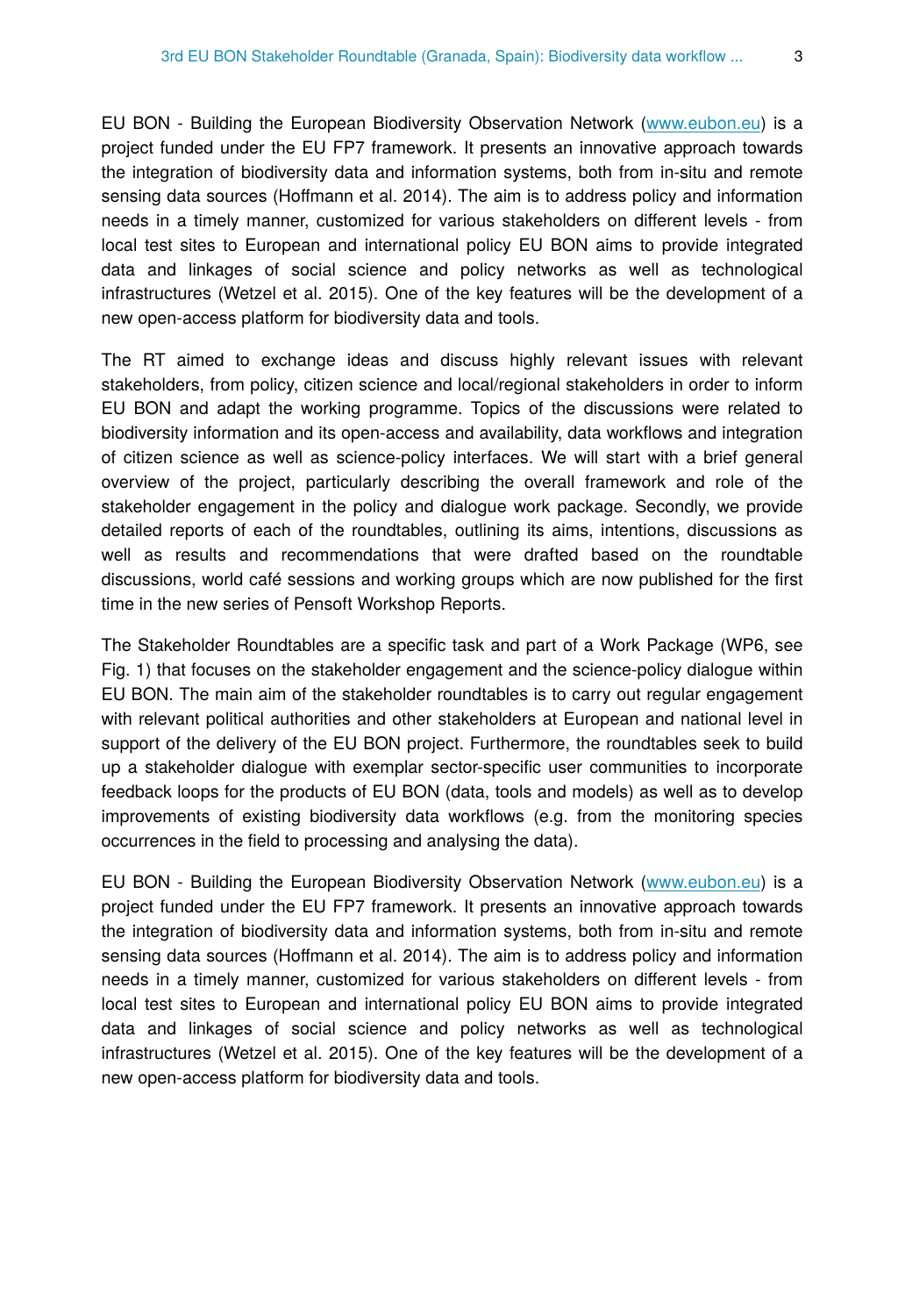

#### Figure 1.

EU BON Work Packages (WP) with the three sections (a) Data Sources and Infrastructure, (b) Science and Application and (c) Policy and Dialogue. The Stakeholder Roundtables are a specific task in the WP 6 that targets the stakeholder engagement and science-policy dialogue (credits: Pensoft).

The RT aimed to exchange ideas and discuss highly relevant issues with relevant stakeholders, from policy, citizen science and local/regional stakeholders as well as research in order to inform EU BON and adapt the working programme. Topics of the discussions were related to biodiversity information and its open-access and availability, data workflows and integration of citizen science as well as science-policy interfaces. We will start with a brief general overview of the project, particularly describing the overall framework and role of the stakeholder engagement in the policy and dialogue work package. Secondly, we provide detailed reports of each of the roundtables, outlining its aims, intentions, discussions as well as results and recommendations that were drafted based on the roundtable discussions, world café sessions and working groups which are now published for the first time in the new series of EU BON Project Outcomes.

The Stakeholder Roundtables are a specific task and part of a Work Package (WP6, see ) that focuses on the stakeholder engagement and the science-policy dialogue within EU BON. The main aim of the stakeholder roundtables is to carry out regular engagement with relevant political authorities and other stakeholders at European and national level in support of the delivery of the EU BON project. Furthermore, the roundtables seek to build up a stakeholder dialogue with exemplar sector-specific user communities to incorporate feedback loops for the products of EU BON (data, tools and models) as well as to develop improvements of existing biodiversity data workflows (e.g. from the monitoring species occurrences in the field to processing and analysing the data).

More specifically, the aims of the RT are defined in the EU BON's description of work as follows: "*This task will help to build and ensure regular and efficient linkages to relevant political authorities and other stakeholders at national and European level to support the*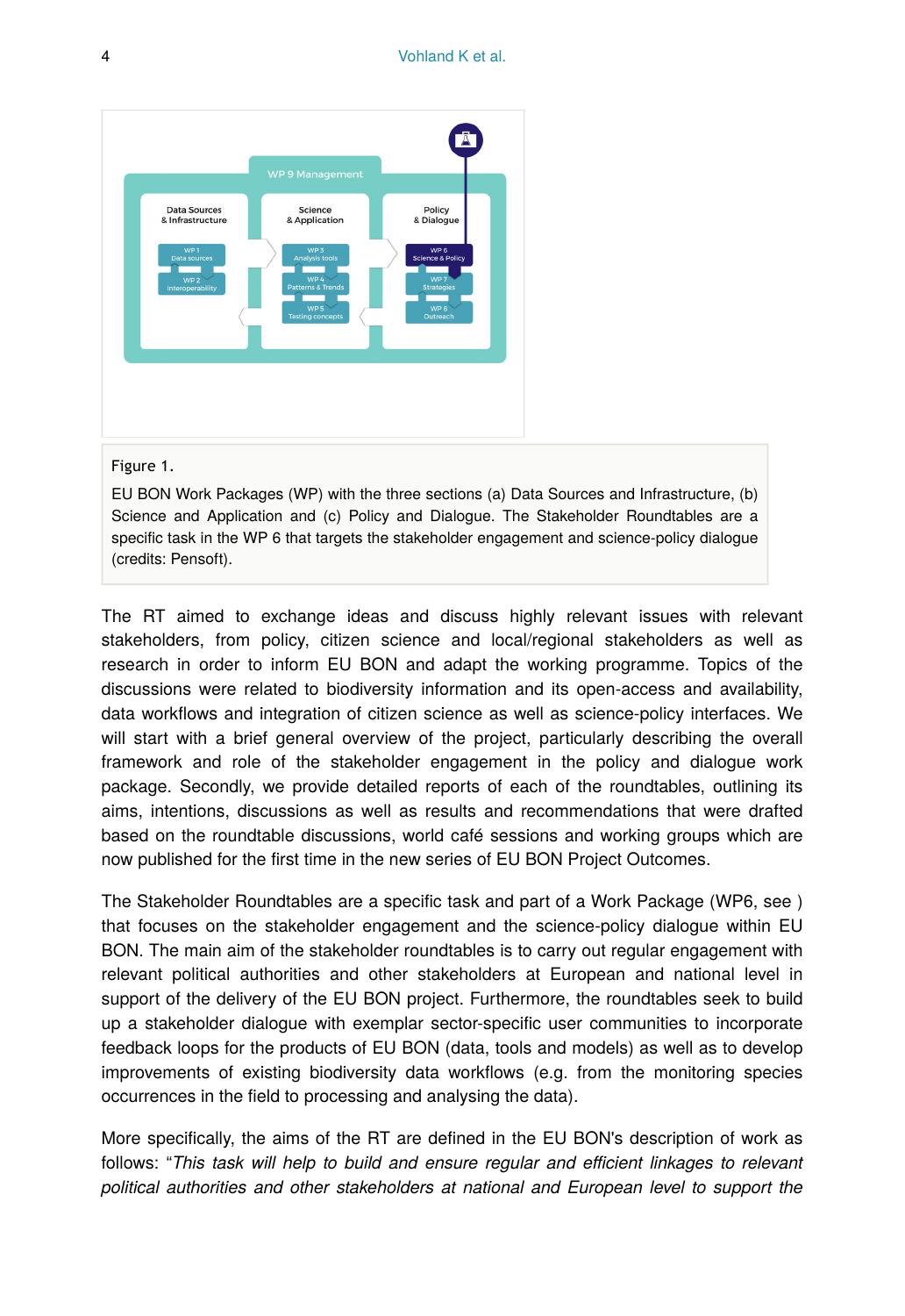*development and delivery of the EU BON project. While stakeholder interactions will occur throughout EU BON, this task has two elements: the first is a support service for EU BON mapping stakeholder engagement and providing contacts and support for stakeholder engagement to all relevant EU BON tasks. This will include establishing an overarching policy stakeholder group with contact points to relevant national and European level agencies and authorities involved in biodiversity and environmental policy, and GEO related activities. The second element will be a more focused series of three strategic stakeholder engagement processes that will occur at the beginning, middle and end of EU BON. Each interaction will take the form of an interactive workshop – at which high level stakeholders and scientists will work collaboratively to address three sets of questions: a) What major changes need to occur in order that current and future policy needs for biodiversity data are met? b) How effective are the current approaches for improving the availability and policy relevance of biodiversity data? c) What data strategies should be put in place to realise the lessons generated during EU BON*?"

To address different stakeholders groups, the aims, guiding questions and invited groups were specifically adjusted in each of the workshops, resulting in three roundtables:

- 1. "Biodiversity and Requirements for Policy" 1<sup>st</sup> EU BON Stakeholder **Roundtable (Brussels, Belgium).** *Addressed stakeholders: European policy (Commission, agencies, researchers), International Networks (Group on Earth Observations), EU funded projects with linkage to biodiversity data.*
- 2. **"How can EU BON support citizen science?" 2 EU BON Stakeholder nd Roundtable (Berlin, Germany).** *Addressed stakeholders: Citizen Science projects, citizen science networks, researchers and biodiversity networks.*
- 3. **"Workflow from data mobilization to practice" 3 EU BON Stakeholder rd Roundtable (Granada, Spain).** *Addressed stakeholders: European, national and regional networks (biodiversity data, Group on Earth Observations, ecological research), researchers from the field / sites, EU BON test site partners, political administration.*

# **Introduction**

The 3rd EU BON stakeholder roundtable took place from 10 to 11 December 2015 in Granada, Spain. The meeting brought together participants from global, European and regional projects, institutions, governmental organizations and universities to discuss biodiversity data workflows across different scales. Other important issues to discuss were current limitations of workflows but also tools and products from EU BON and other projects that may help to improve data collection, analysis and use in policy and practice.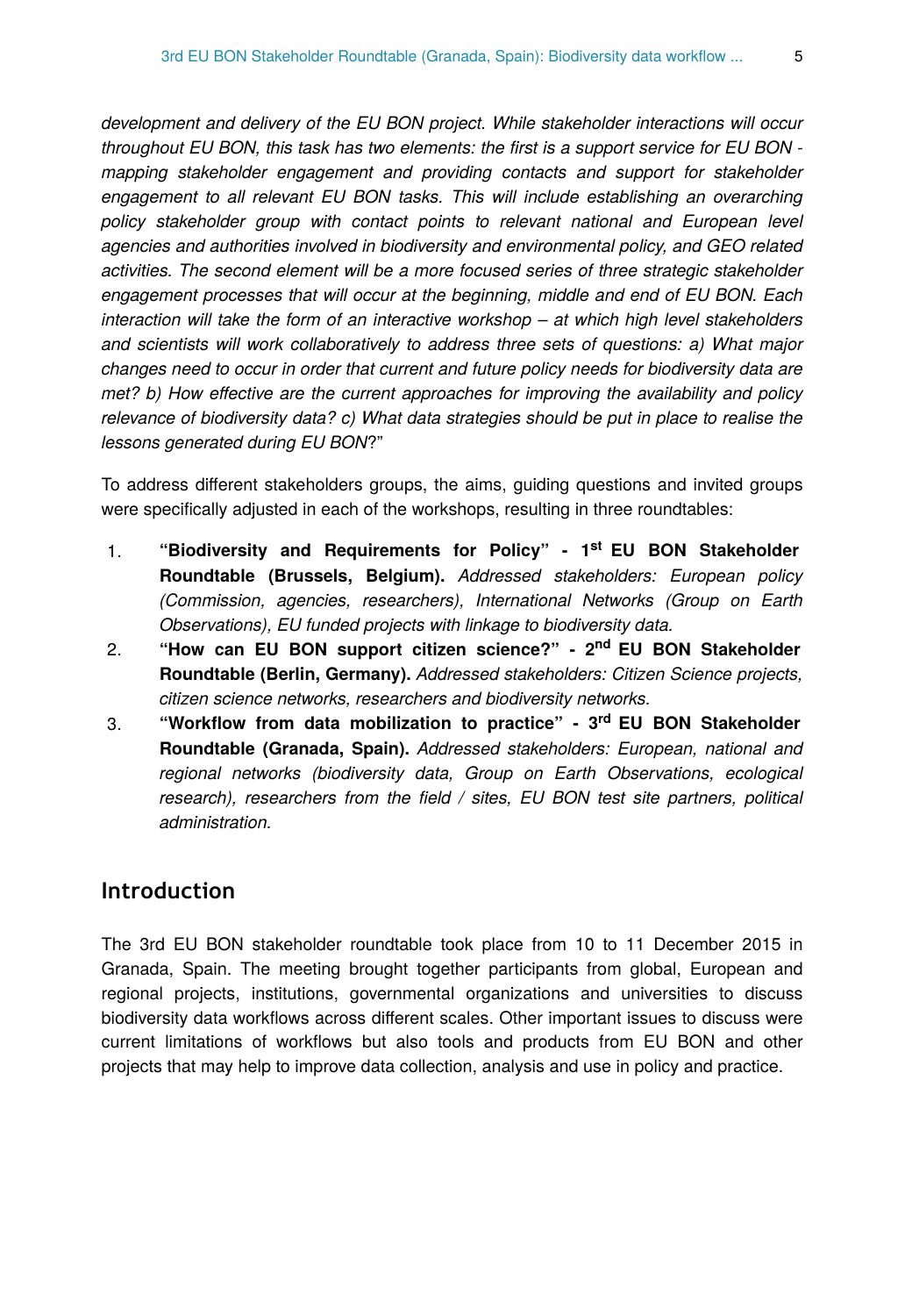# **Aims of the roundtable**

The roundtable focused on EU BON test sites, workflows of data/information and the further usage for policy reporting and political processes. These issues were discussed with partners from EU BON and related biodiversity projects (LTER, GEO BON, Life Watch, Ecoscope) and stakeholders of biodiversity data (regional biodiversity networks: the environmental information network of Andalusia (Rediam), the Center for Monitoring and Assessment of Global Change (CAESCG), the Life project ADAPTAMED as well as local scientists ( see Suppl. material 1 for an acronym list).

Specific aims of the workshop:

- 1. Data mobilization: Mapping existing workflows of data/information and current barriers that prevent effective reporting, finding solutions to improve current workflows of biodiversity data and the potential for (EU BON) tools, protocols and standards using test site cases and stakeholders.
- 2. Outlining current limitations and gaps with regard to the biodiversity data workflows.
- 3. Identify the benefits for stakeholders by participating in the EU BON project (e.g. tools and services).

# **Key outcomes and discussions**

#### **First Day**

*Francisco Javier Bonet García* as local host from the University of Granada opened the meeting and welcomed the participants. Anke Hoffmann as scientific coordinator of EU BON gave an overview about the FP7 EU project running from December 2012 to May 2017. Main objective of EU BON is to deliver integrated biodiversity data to different user groups, and key outcomes are strategies for data mobilization, software tools and models for a better biodiversity data recording, analysis and visualisation as well recommendations for integrated biodiversity monitoring schemes which may act as blueprint for global biodiversity monitoring.

*Katrin Vohland* as being responsible for the Stakeholder Roundtables within EU BON presented as targets for the 3rd Stakeholder Roundtable on data workflows the validation of stakeholder groups, the analysis of their requirements, and a gap analysis. The RT should be used to inform and interact with the EU BON community to make best use of the resources and fine-tune outstanding project activities (Fig. 2)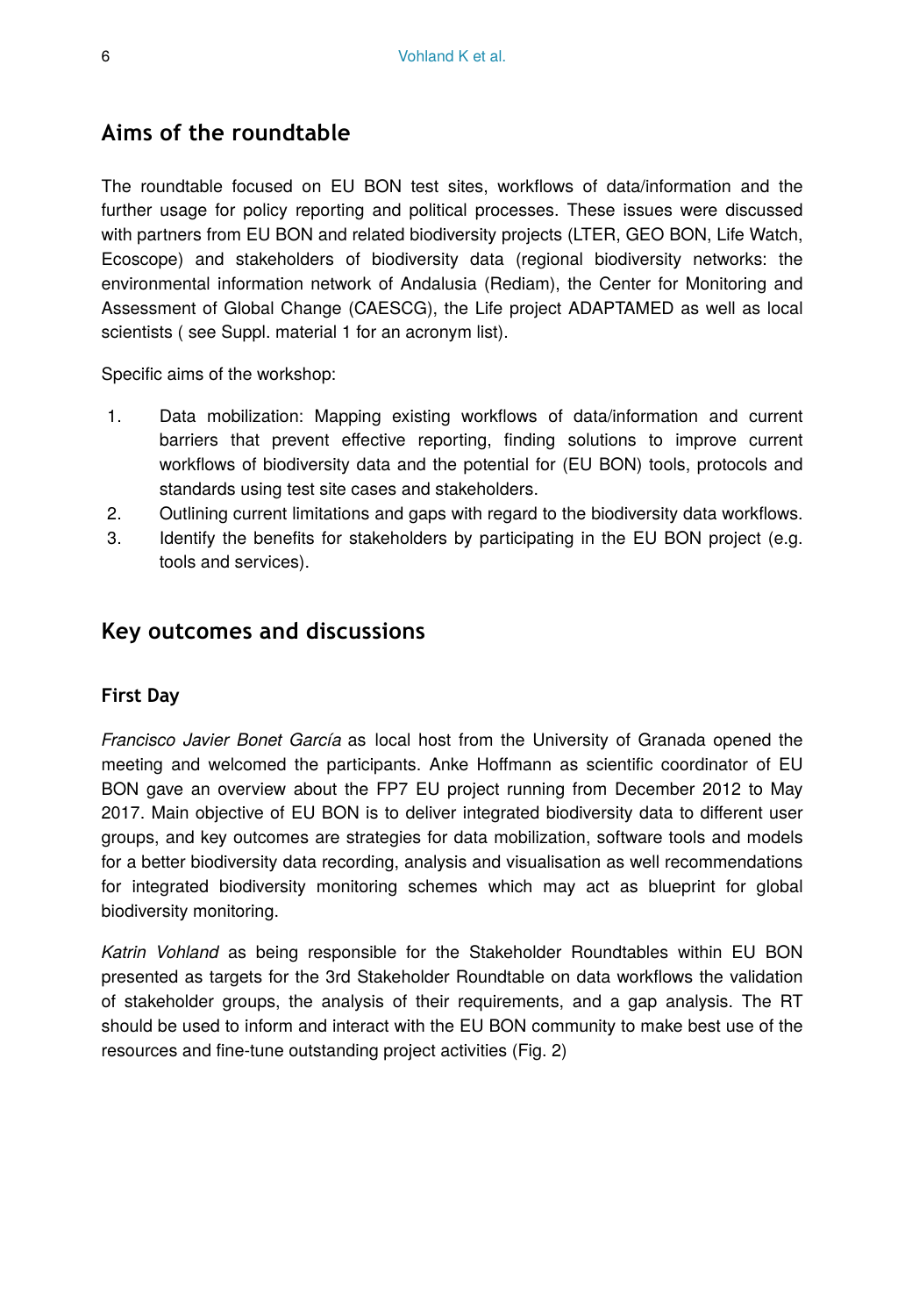

Gary Geller (GEO Secretariat) introduced to the plenary the global acting GEO BON. Its mission is to improve the acquisition, delivery, and application of information on biodiversity change for decision makers. He sees still many gaps along the line of biodiversity observation, data storing and processing up to providing the data for decision makers. Therefore, GEO BON developed a tool box ("BON in a Box"), and supports national and regional BONs – where e.g. America, Africa and Australia are missing. It also works via thematic pillars (Fig. 3) for example on the marine and freshwater realm as well as on field sites, eco-services and on a Global System of Ecosystem Observatories.



*Carmela Marangi* presented the project ECOPOTENTIAL as an answer to Call SC 16 2014: Making Earth Observation and Monitoring Data usable for ecosystem modelling and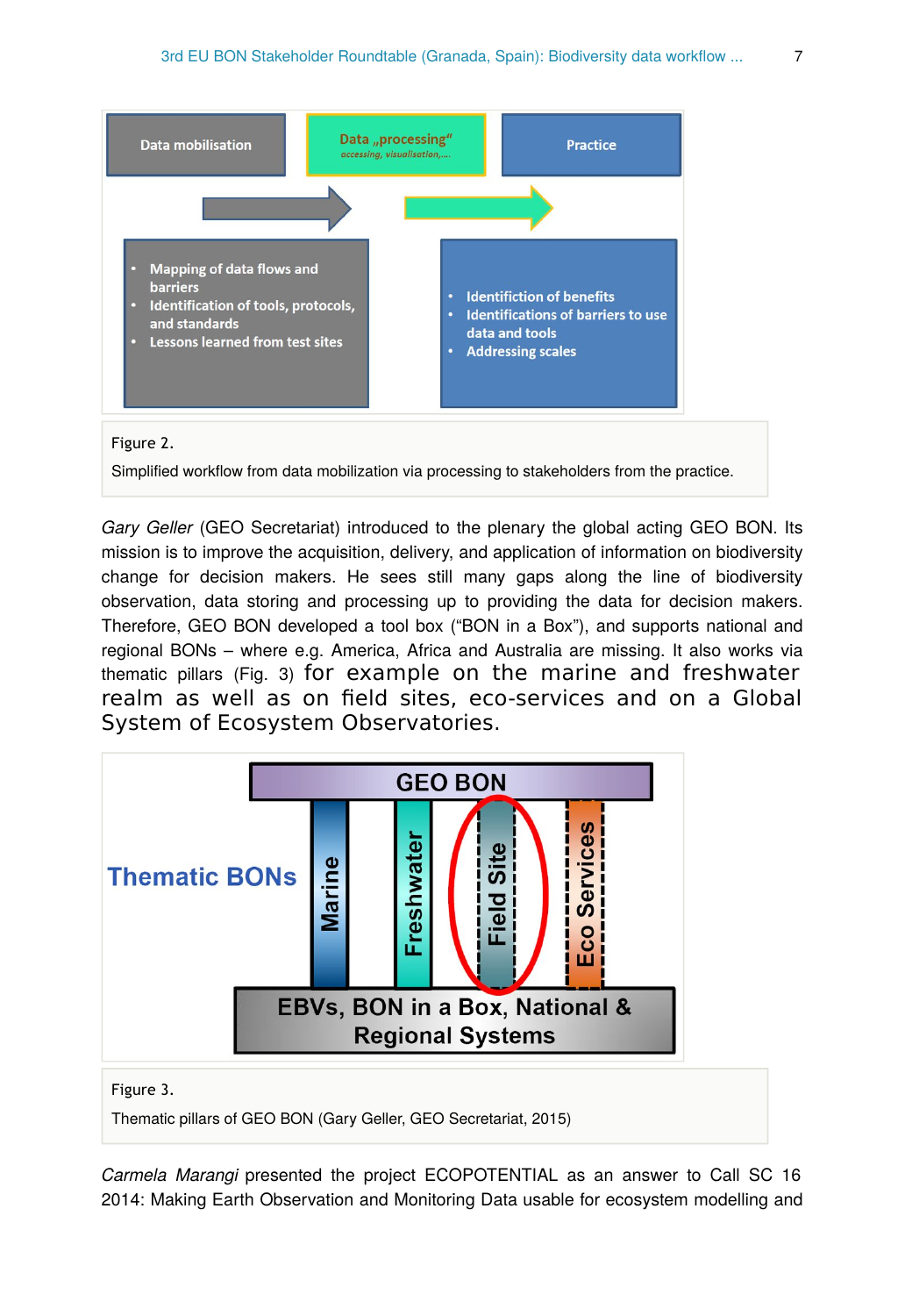services, starting on a local scale. There is a good basis with regards to data availability, but still challenges with regard to data heterogeneity, big data issues, and data quality. Work is based on protected areas and specific sites, including Sierra Nevada, which is also an EU BON observation site. Aim is to develop an ecosystem data framework, related to COPERNICUS, and to quantify ecosystem services. In situ data will be linked to satellite data. A virtual laboratory will be used to come from data to knowledge.

*Michael Mirtl* reported on the European Long-Term Ecosystem Research Network (LTER-Europe), which increasingly integrated socio-ecological data into the research infrastructure. Key questions to answer with this infrastructure are what drives major European ecosystems, and how these changes affect ecosystem functions. A challenge is the size and heterogeneity of the network; there are more than 400 LTER sites, different disciplines etc. Main conceptual pillars are long-term, in-situ data generation, a process orientation with a systemic approach. The "eLTER Eurofleet" , a European fleet for terrestrial long-term ecosystem and biodiversity research is a symbol for the LTER approach to follow common ideas with test sites that have different capabilities and different systemic maturities. The idea to streamline different activities including EU BON is interesting but it is not so easy to implement. However, LTER already has some flagship projects in this respect, e.g. the eLTER H2020 Project (2015-2020), eLTER on the ESFRI roadmap and Ecopotential as a H2020 sister project (Fig. 4).



Figure 4.

First day of the Stakeholder Roundtable (credits: Dirk Schmeller).

*Cédric Chaveriat* presented the French project ECOSCOPE - Biodiversity research observatories - which is a national infrastructure and data hub for long term observatories on biodiversity research. Key aims are to provide an entry point for research and to provide an infrastructure for better access to biodiversity data and to understand its state and trends. It is mainly supported by the French Ministry of Research. Main users are scientist, participative science, and social science. Challenge is to open long-term data observatories, therefore a framework is set up, mainly based on metadata. There are many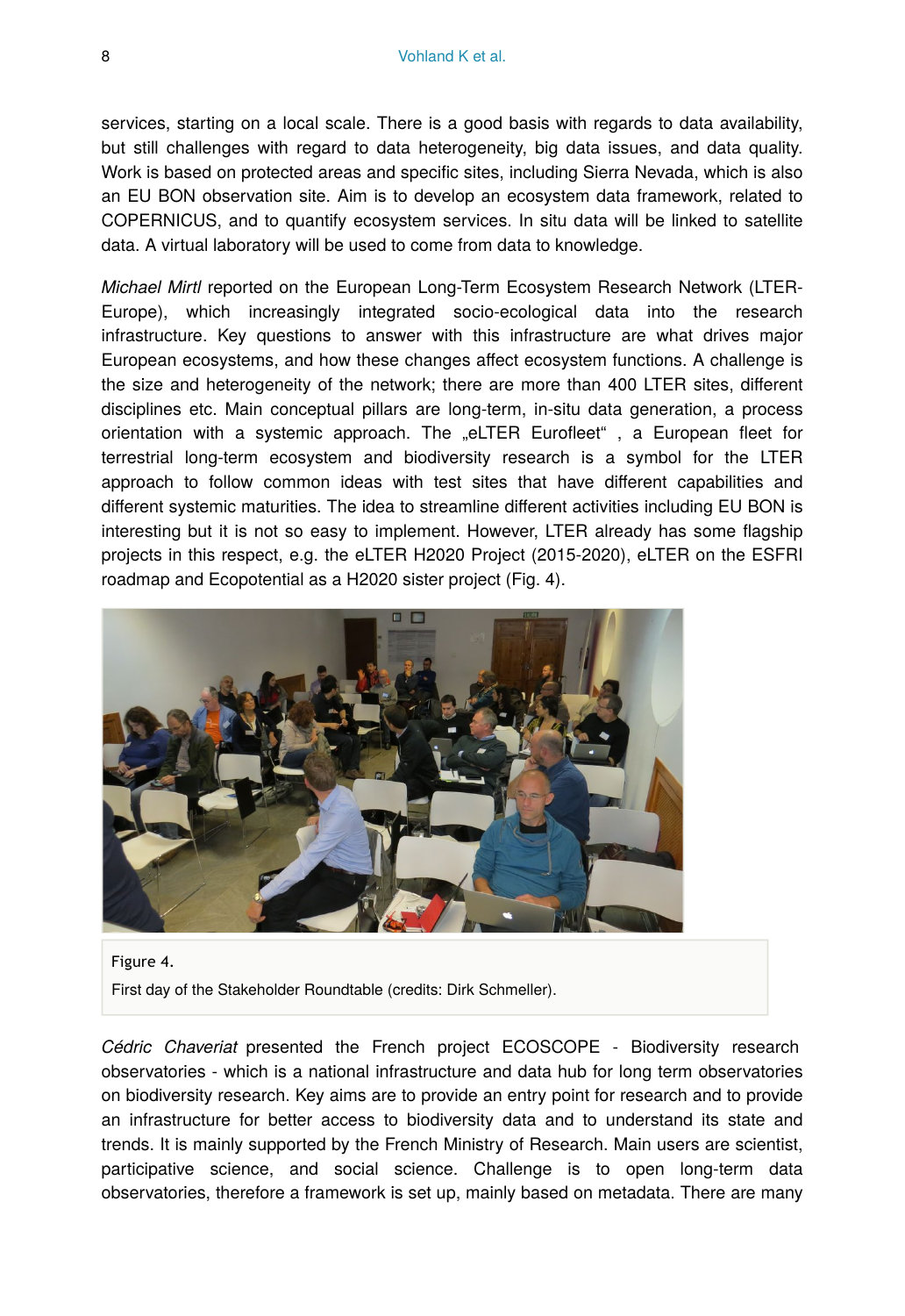functionalities, e.g. import and export metadata standards, or search and visualization of metadata.

*Carlos Rodriguez* (CSIC) shared his experiences in data mobilization, processing and modelling from the test site Doñana. A typical workflow scheme comprises data taken in the field, which come in different formats such as images, excel-sheets, pdfs, sensor logs, paper sheets, or senor logs. So raw data have to be processed, which is a limiting step in the whole process. In order to ensure quality and maturity of data, filter etc. can be used. Finally, the curated data including metadata can be published. In another step curated data are provided in two ways to local and national authorities: the first way is reporting e.g. numbers or trends, the second way is modelling e.g. ecosystem functions in order to develop management recommendations. The use of the numbers and trends, sometimes maps, seems to be accepted (by national park managers, farmers, …) while modelling outcomes face skepticism, perhaps because it is to complicate and/or time consuming to use, as for example a webpage has to be entered and understood.

The *discussion* dealt with the relationship between scientists, park managers and different end-users and the question, how direct the link is. It was concluded that in many cases the administration is in between, and also necessary as "translator". In the Rhine Main Observatory, they rather would like to have "digested" information, ready to use information such as maps or numbers, they do not have the manpower or time to learn the tools as provided by EU BON. It was said, that sometimes the end-users wanted everything but do not know how to play around with different options. So the scientists provide simplified scenarios to develop prognoses e.g. for hypoxic waters. As another question arose which role SMEs may play – in relationship to e.g. researchers. Their function is mainly seen to take research outcomes for innovation, to adapt tools for the end users.

*Clint Garcia Alibrandi* (REDIAM) presented Rediam - The environmental information network of Andalusia (Spain). Andalusia has a rich diversity of ecosystems, and fauna and flora. Pressures come from urban developments, economy, infrastructure, but also environmental risks, floods, drought, fire; and modified plastic landscape agriculture and solar. The government has great responsibility in managing and planning environment, for which best possible data are needed. Therefore, Rediam was established. A team processes the data for different needs. Rediam is a distributed system, and serves at the same time as information catalogue for all users. Pillars of Rediam are the legal framework (European Directives, laws, Aarhus Convention, INSPIRE…) with the regional government of Andalusia as the center of Rediam. They work together with over 150 associated institutions which are producers, users and disseminator entities of environmental information e.g. universities, companies and public bodies. Rediam combines a considerable workforce (about 700 public employees including 70 technical experts) with a specific infrastructure dedicated to its objectives (operation, analysis, web portal, download of data...). The formats of information differs (images, reports, maps,...). Key challenge is to ensure the commitment of the partners providing (updated!) data and to maintain them. A positive side-effect of EU legislation with regard to openness of data is increasing transparency (of politics).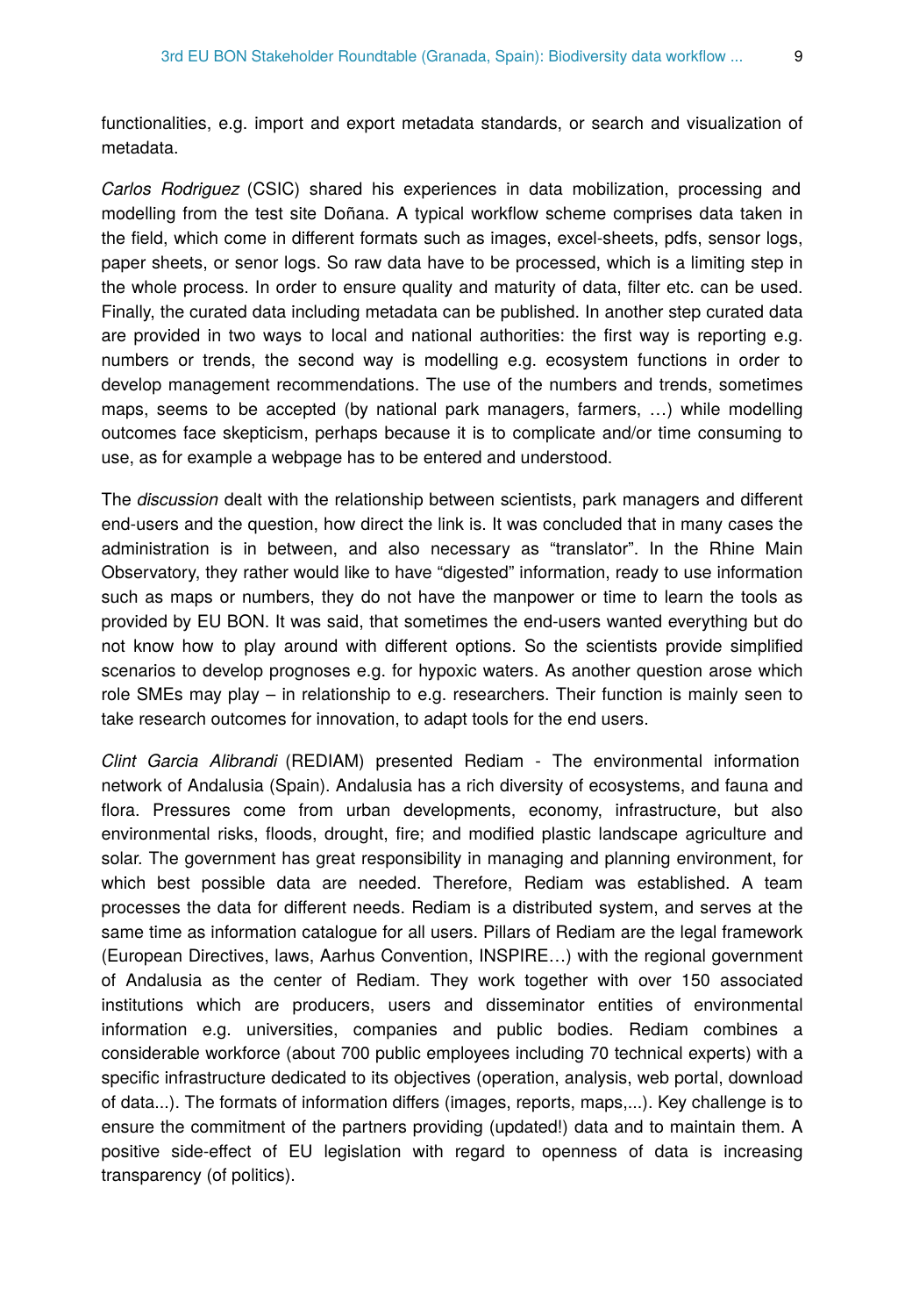*Francisco Javier Bonet García* (University of Granada) introduced the EU Life project Adaptamed (Protection of key ecosystem services by adaptive management of Climate Change endangered Mediterranean socio-ecosystems). The project covers a transect from the Atlantic via Sierra Nevada to the Mediterranean Sea – and passes the three sites Doñana, Sierra Nevada, and Cabo de Gata. As the data handling cycle is most important, an adaptive management cycle was applied. The cycle starts with describing problems, define monitoring and data elevation scheme (including remote sensing), collect and analyse data, take action and ends with assessing the action before repeating cycle. Rediam is very supportive as regional overlaying scale, so scaling up becomes a carefully defined process. At national level, LTER and the Spanish ministries are addressed, globally those are processes such as GEO BON, SER-Europe, IUCN-MED, ILTER or LifeWatch. Challenges are the still imperfect cooperation between local stakeholders, scientists, managers, and the public. Language and particularly "technical language" of the different actors plays a role. Also limited funding (basically short term funding) makes maintenance of local observatories difficult. At the regional level, there is scarce participation of e.g. Rediam in global initiatives. However, regional institutions can act as a "middle-ware" and connect top-down and bottom-up approaches. It was concluded that global initiatives are paying more attention to local problems than to really address global challenges. However, the national level as powerful regulator was not present in the room.

*Javier Cabello* (University of Almería) presented the Andalusian Center for Monitoring and Assessment of Global Change (CAESCG). The center was established especially in order to assess the arid areas. It started with the Glocharid project. One result was the establishment of the Arid Iberian South-east LTSER Geo Data Base. The three lines of work are 1) monitoring, 2) working with regional managers to develop science-policy interfaces (scientific knowledge – public engagement – regulatory capacities as axes of a triangle), and 3) use remote sensing tools in order to manage ecosystem function.

*Antonio Garcia* (CSIC) gave an update on the current state of the EU BON Biodiversity Portal. Aim of EU BON WP2 is to develop an integrative portal for European biodiversity data. It aims to integrate biodiversity, ecosystem, and genetic data via a registry. The portal should showcase EU BON's analytical tools and results, and provide the interface to other initiatives such as GEOSS or DataOne. Currently, work is focused on GI-CAT as main broker which connects standardized data of different formats. GBIF is the main data repository. As problem occurred that the metadata from a specific GBIF accessor was not correctly translated as metadata and got lost. At the EU BON General Meeting in Cambridge (June 2015) it was decided to use Liferay as a content management system and to implement subsites e.g. for citizen science. The first prototype is for LTER and GBIF data, also to connect to the taxonomic backbone (i.e. taxonomic data of PESI). A vision for the future is a spatial EBV (Essential Biodiversity Variables) browser. Other developments mainly concern time based visualizations e.g. with CartoDB for GBIF data, to show species richness and trends with desktop tools and a web app, as well as a dashboard for species occurrence analysis.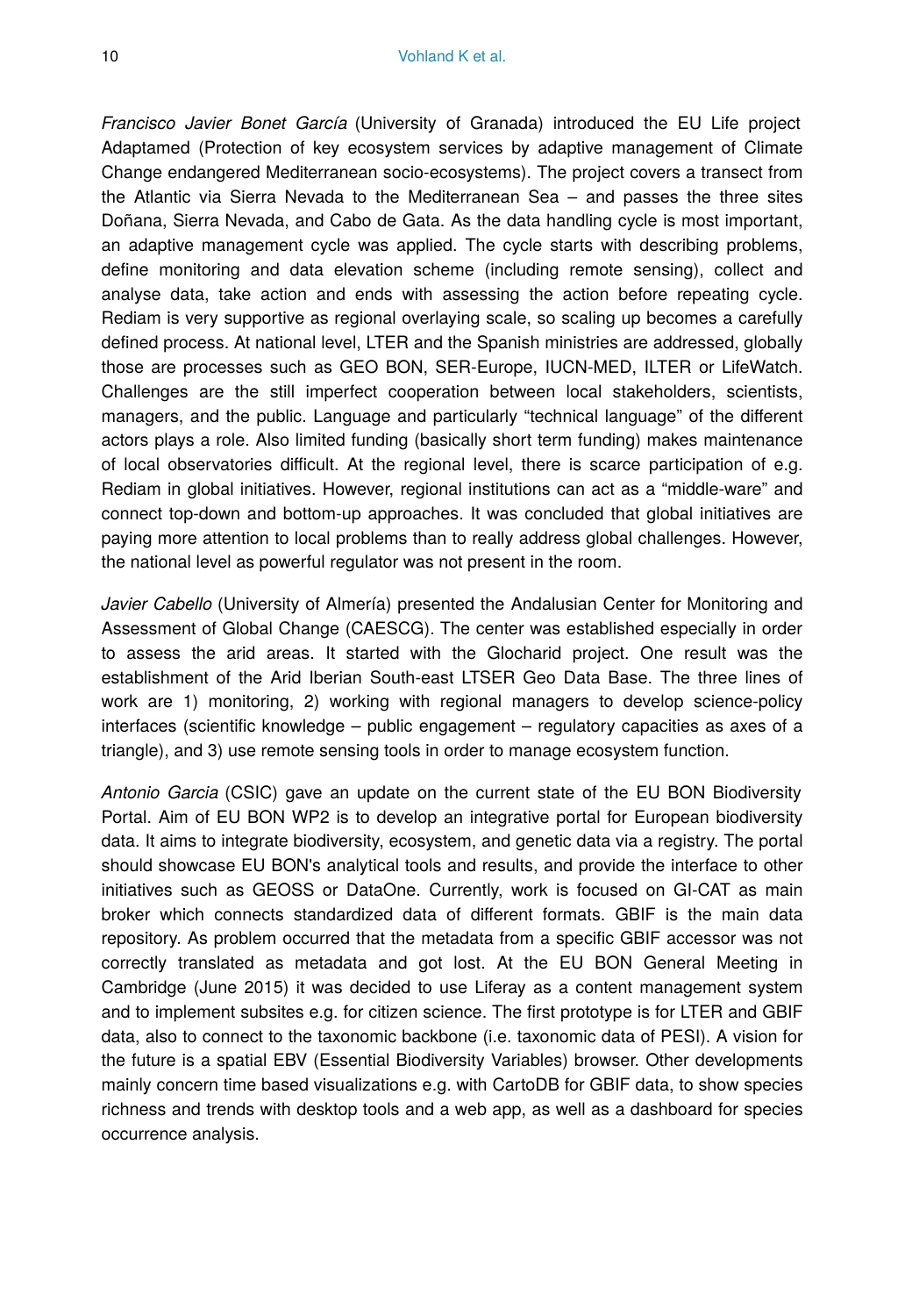*Patricia Mergen* (MRAC) demonstrated sample-data publishing with the GBIF IPT (Integrated Publishing Toolkit) as an EU BON outcome and answer to the challenge to publish such data sets. Based upon GBIF data an improved version of the IPT is developed and tested e.g. with insect traps and vegetation samples. An objective is to adapt the tool for EBVs. A test was run for species distribution based upon data from a training workshop given by Larissa Smirnova at a GBIF meeting in Madagascar (2015). The star schema sets the event in the core of different data sets. Metadata can be attached in different formats, e.g. EML. Seven key terms for encoding sample-based data have been identified. As metadata are key, a scheme is developed for easy entry. The tool can be linked to the Pensoft-data paper tool; some examples deal with aquatic invertebrates, Lepidoptera, macrophytes, and coral reef surveys. Challenges and next steps are the automatisation of analyzing the free text for metadata, further define controlled vocabularies and how to choose between event core, occurrence core, or taxonomic checklist. A GBIF-EU BON user guide will be available soon.

*Florian Wetzel* (MfN) presented the EU BON Data Workflow from data infrastructure, analysis including visualization up to frameworks. With regard to data availability, there was a gap analysis performed at the beginning of EU BON (Deliverable 1.1). There are fast developments; currently big biodiversity data become available, with stakeholders such as GEO BON, LTER, ECSA. The intention of the RT3 is to discuss the interrelations between EU BON and stakeholders at different scales, at local scales, for universities etc. The questionnaire which was sent around in advance shows a relatively equal distributed participation along the workflow chain. Another interesting outcome was that most participants provide biodiversity monitoring data, also citizen science data, but few socioeconomic data. Most metadata are available online, however, access to the "real" data is restricted much more often. With regard to visualization, maps are more interesting in comparison to tools. Gaps are seen mostly by the environmental and socio-political data, less in analysis and tools (Fig. 5).



*Some exemplified results from the questionnaire send around in advance. Left: provision of data. right: Data requirements. N=20 (Florian Wetzel, MfN, 2015).*

*Quentin Groom* (NBGB) gave an overview on EU BON Tools. One of the EU BON tools is GeoCAT, an online tool supporting the compilation of Red Lists by uploading own data and calculations provided by the system. Downscaling tools are tested with different models. Aquamaps are now also supported by EU BON. Data related tools are e.g. EuroLST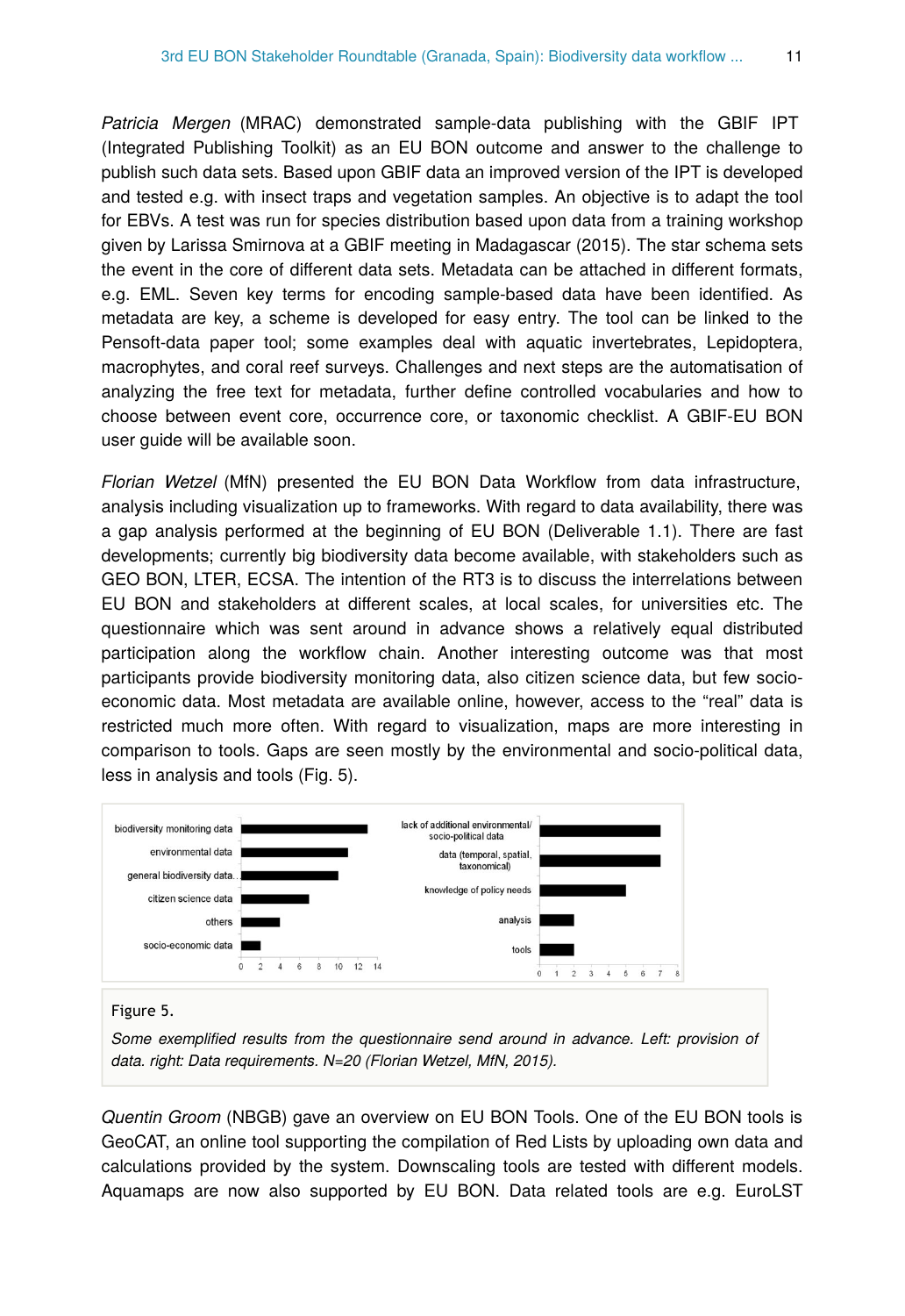BIOCLIM to map climatic data, or GBIF IPT as part of the data publishing toolbox. GoldenGATE Image serves the data mining in taxonomic works. Tools for design and analysis comprise Roadmap, virtual ecologist as statistical package to improve survey design selection, and Cartogram to visualize spatial information. Under the several modelling tools there is Alpha-adjusted SDM for species distribution modelling, freshwater ensemble SDM, and Fourier to analyse the fragmentation of landscape.

*Palma Blonda* (CNR) presented the contribution of remote sensing for test cases and future developments at the test site level. For example, in the ECOPOTENTIAL project different spatial scales are linked, in order to provide data for e.g. the Habitats Directive. A methodology to adapt the remote sensing scale to the finer scales was developed; tools for upscaling was developed by MS Monina (EU FP7 project), using expert knowledge for habitat maps to fill the gaps between different domains. Landsense maps can be used to extract different indicators such as landscape fragmentation. Sentinel data could be used to calculate soil moisture. Key recommendation is to integrate high temporal and VHR data with in-situ data. Therefore agreements between space agencies and national/regional authorities are needed to get those VHR data for free. In addition, more emphasis should be put into adoption of the CORINE terminology.

*Evelyn Underwood* (IEEP) explained the link between biodiversity data flows and EU policy. This approach is more on the site of the users from the political area. Studies show that the data needs in protected areas to manage conservation interest are data on habitats, species, ecosystem function, etc., but also data to monitor the effectiveness of management. Natura 2000 specifically was driven by the concept of favorable conservation status, which does not only include data but is a negotiation process as e.g. reference levels have to be defined.

*Dirk Schmeller* (UFZ) gave insights into the project EuMon – i.e. on Metadata on biodiversity monitoring in Europe. This already some year old project developed a tool to cover metadata of biodiversity monitoring schemes in Europe, the searchable data base DaEUMon. A new feature will be a direct link to the source of the raw data.

*Christos Arvantidis* (HCMR) presented LifeWatch Greece and particularly LifeWatch tools that are open to EU BON and other stakeholders for modelling biodiversity on earth. In the area of virtual research environments (VREs), vLabs (virtual laboratories) are an interesting tool, providing computational capacity unlimited space and bringing transparency into science. LifeWatch is organized mainly in national hubs, and ready to submit final ERIC application. Examples of VRE are Dynamical Ecological online modelling providing maps e.g. TRIX index of Cyprus, or phosphate or oxygen in the sea by coupling physics, hydrology etc. and ecology models.

#### **Wrap up:**

• Albeit data mobilization being one of the key incentives to develop EU BON, the commitment to do so still remains a key issue in the workflow.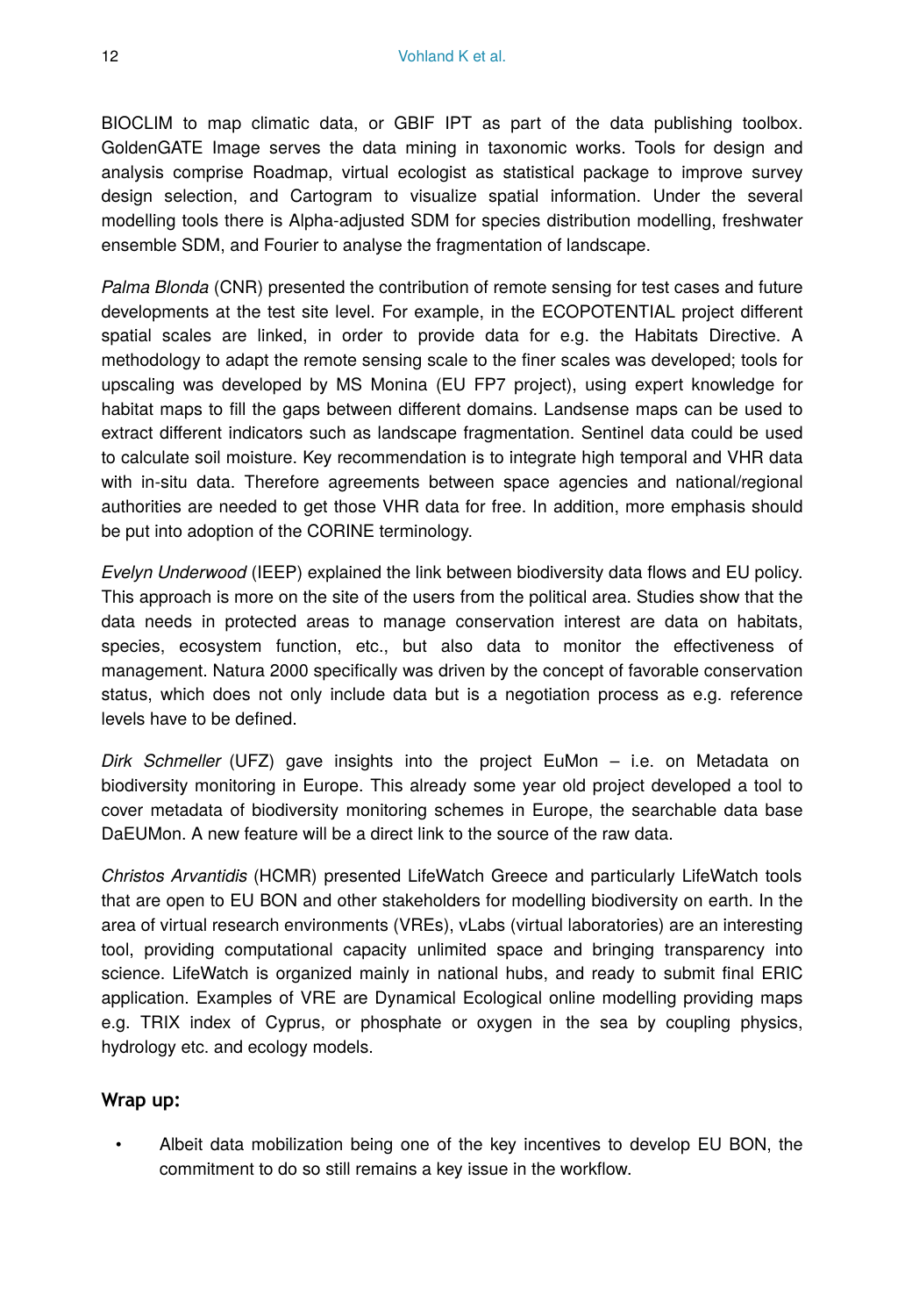- There are different means to ensure and control data quality. With some care main attention should be put on completing metadata and exchange formats.
- The connection of different scales is of uttermost importance to link competencies and power of different actors at local, national, and regional level. Remote sensing offers options to link up scales, but the tool box of EU BON provides additional means.

#### **In depth discussion of workflow**

*Katrin Vohland (MfN)* gave an overview of the suggested framework, enriched by input from the first day (Table 1). Idea of that day was to fill and qualify the table in order to get a better overview on current success models of workflows, and on gaps and barriers. The results should then be taken to inform the EU BON community and beyond to adapt current activities more specifically to stakeholder demands.

| Table 1.<br>Data workflow framework, filled with content from 1st day. |                                                                                                                                                                            |                                                                                                              |                                                                                                                                 |
|------------------------------------------------------------------------|----------------------------------------------------------------------------------------------------------------------------------------------------------------------------|--------------------------------------------------------------------------------------------------------------|---------------------------------------------------------------------------------------------------------------------------------|
|                                                                        | Data mobilization                                                                                                                                                          | Data processing                                                                                              | Data use by stakeholders                                                                                                        |
| <b>Benefits</b>                                                        | Transparency (of<br>policies)                                                                                                                                              | Several tools (GeoCAT,<br>GBIF IPT, VREs,)                                                                   | Forecasting                                                                                                                     |
| Challenges                                                             | Accessibility of long<br>term data series<br>Commitment for<br>continuous data<br>update<br>Heterogeneity (and<br>٠<br>quality) of data<br>Lack of socio-<br>economic data | Link in-situ and remote<br>sensing data (scales)<br>Technical problems at<br>data (repository)<br>interfaces | Time and skills to go<br>into (modelling)<br>details lacking<br>Visibility of EU BON<br>٠<br>when providing<br>integrated tools |
| <b>Solutions</b>                                                       | European legislation;<br>$\bullet$<br>e.g. reporting duties                                                                                                                | More SMEs for<br>$\bullet$<br>innovative<br>implementation                                                   | Integrated and<br>٠<br>"digested" data,<br>preferably maps                                                                      |

Different points were discussed, e.g. the scaling issue. Rediam was named as an example for an institution that is responsible for assembling regional data that is also used for national reporting. Generally, such kind of regional reporting data should be also available globally, e.g. via the European Biodiversity Portal.

It was also discussed why socio-economical data is lacking in many cases and not available. Often there are resources missing and field stations are mostly run by biologists who put mainly biological questions in the focus, and may not have competencies to get and analyse socio-economic data. Another large barrier are lacking funding schemes (e.g.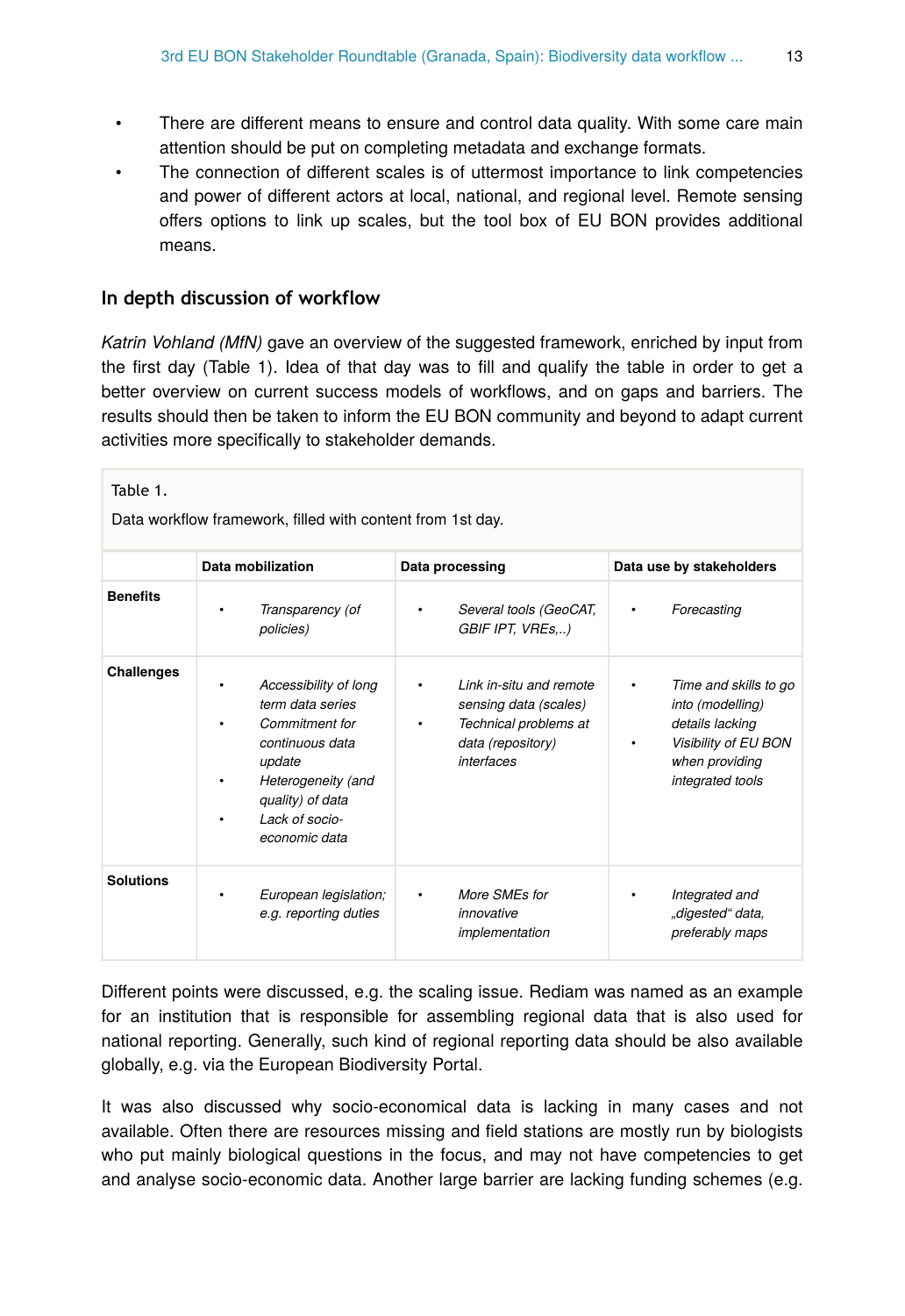in EU calls) as interdisciplinary work needs more time, money for meetings and publishing opportunities.

Also ambivalent funding practices were discussed. One example is Andalusia where a considerable share, around 3/5 of the area, is protected and benefits financially from conservation-related activities, mainly from EU money. At the same time, economic activities take place within these protected park areas, e.g. cattle farming. There are 300 cattle farmers in Doñana, with access to the sanctuary. The community wants to better exploit the area and continue with their activities and making profit from the park status, while researchers aim to conserve biodiversity. In conclusion, they do not share a joint goal. Scientists have a double role as a "neutral" data provider but also for achieving nature conservation goals. In this respect, the EU BON biodiversity portal can play an important role in offering research-based data and information that could be used for (local) park management and discussions with stakeholders.

Another discourse was around the question for what kind of data open access should be provided, e.g. whether data should be released before (raw data) or after quality control. Also it was discussed what kind of incentives can be used to mobilize additional data, apart from money. One example are citizen science activities, where participants feel being rewarded by contributing to overall scientific questions. Reward mechanisms and according mindsets to acknowledge data have to be developed further, one option can be biodiversity data publication tools which provide citable references and data papers (e.g. [Scopus](http://www.scopus.com/) and others).

#### **World Cafés**

The aim of the world cáfes was to discuss in smaller groups details of the workflow, 1) data mobilization, 2) data and tools, 3) implementation, and 4) upscaling. The single tables have been prepared by some participants in advance Fig. 6.

• **Data mobilization** (Dirk Schmeller, Veljo Runnel)

The "data mobilization" World Café focused on linking GBIF, citizen science, and other data sources. In particular, there was a discussion related to how museum collections could benefit from tools such as PlutoF. Participants agreed to search for ways to improve the functionality of PlutoF to support crowdsourcing for transcribing these collections. The main discussion focused on mobilizing data and identifying the benefits for both data providers and data users, and how this could be facilitated. Dirk also noted that we need to examine how the platforms developed through EU BON compete with existing platforms, and how we can provide added value. While the first case centered on data transcription, which is addressed in part by GBIF, there appear to be ways that we can provide additional functionality through tools such as PlutoF.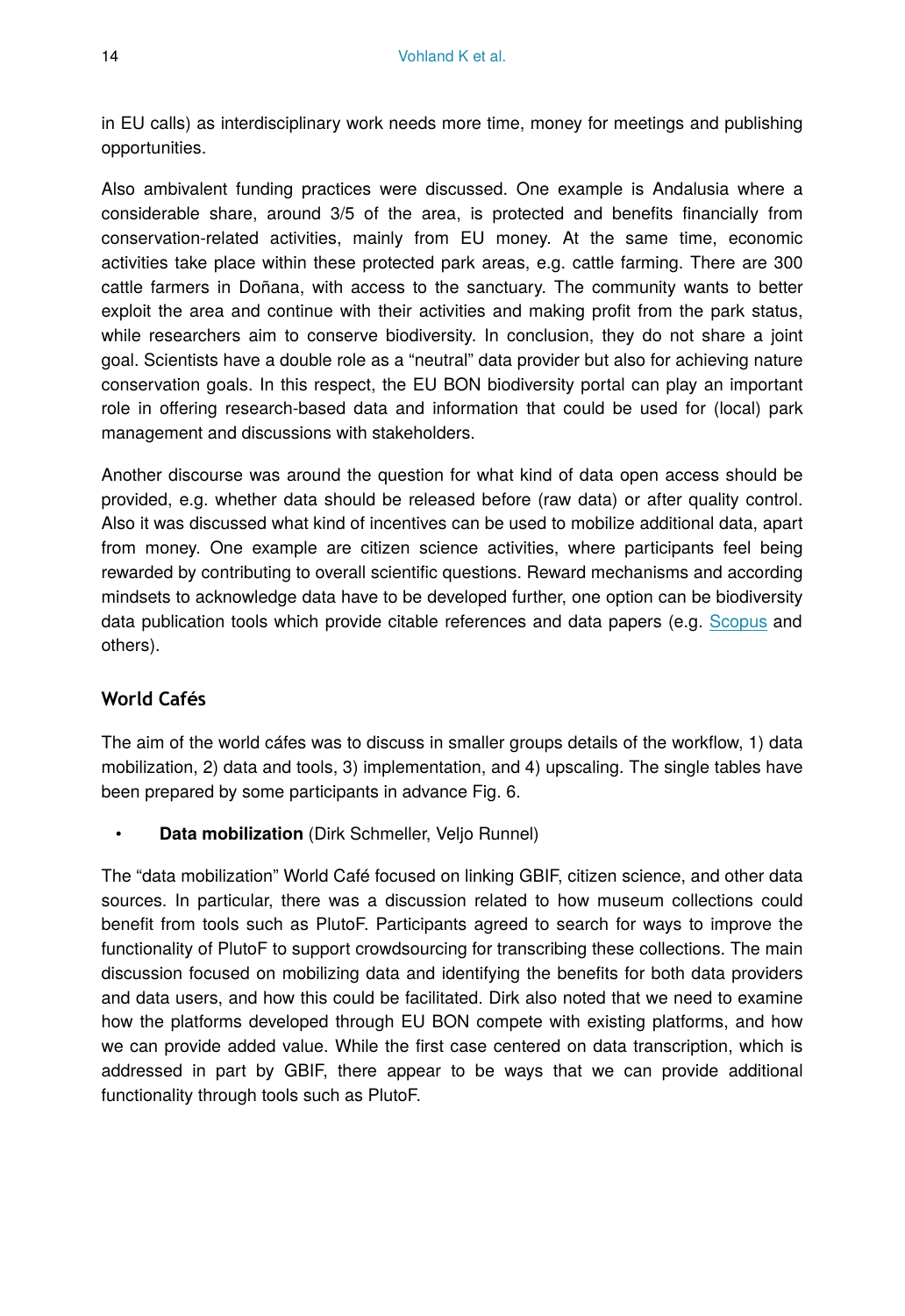

#### Figure 6.

Participants of the 3rd EU BON Stakeholder Roundtable discussing details of the workflow (credits: Katrin Vohland).

#### • **Tools and communication** (Quentin Groom, Johannes Penner, Stefan Stoll)

This World Café focused on improving communication between remote sensing specialists and ecologists, and between decision-makers and ecologists. One of the ideas that emerged centered on tools that support communication between these groups, yet there is concern regarding whether scientists should be setting the agenda, or responding to decision-makers' requests. Participants noted that the right stakeholders were not present at the workshop to address this issue appropriately, but that people would often rather have self-standing products that do not require further analysis. An Atlas of Breeding Birds, for instance, is useful for many different audiences, and can be used to derive further analyses/products.

#### • **Data portal and "helpdesk"** (Antonio Garcia, Patricia Mergen)

Helpdesk: Participants agreed that the 'Helpdesk' should be renamed to reflect the diverse functionalities of this tool. They also agreed that—based on the reviewers' comments—the platform would be better advertised on the EU BON website, with links to other tools and a ticketing system established through OpenProject (dispatched to respondents, with sustainability following the project, in accordance with the European Commission's requirements). Portal: It was suggested that guidelines for the "Helpdesk" should be integrated into the portal (e.g. how to use specific tools). Participants also highlighted the need to think about the needs of general users and stakeholders through the provision of simple components to analyse their data and to enable data filtering by country, time frame, etc. Other ideas that were raised included in the capacity for data contributors to track the use of their data through permanent URLs (DOIs) and licenses.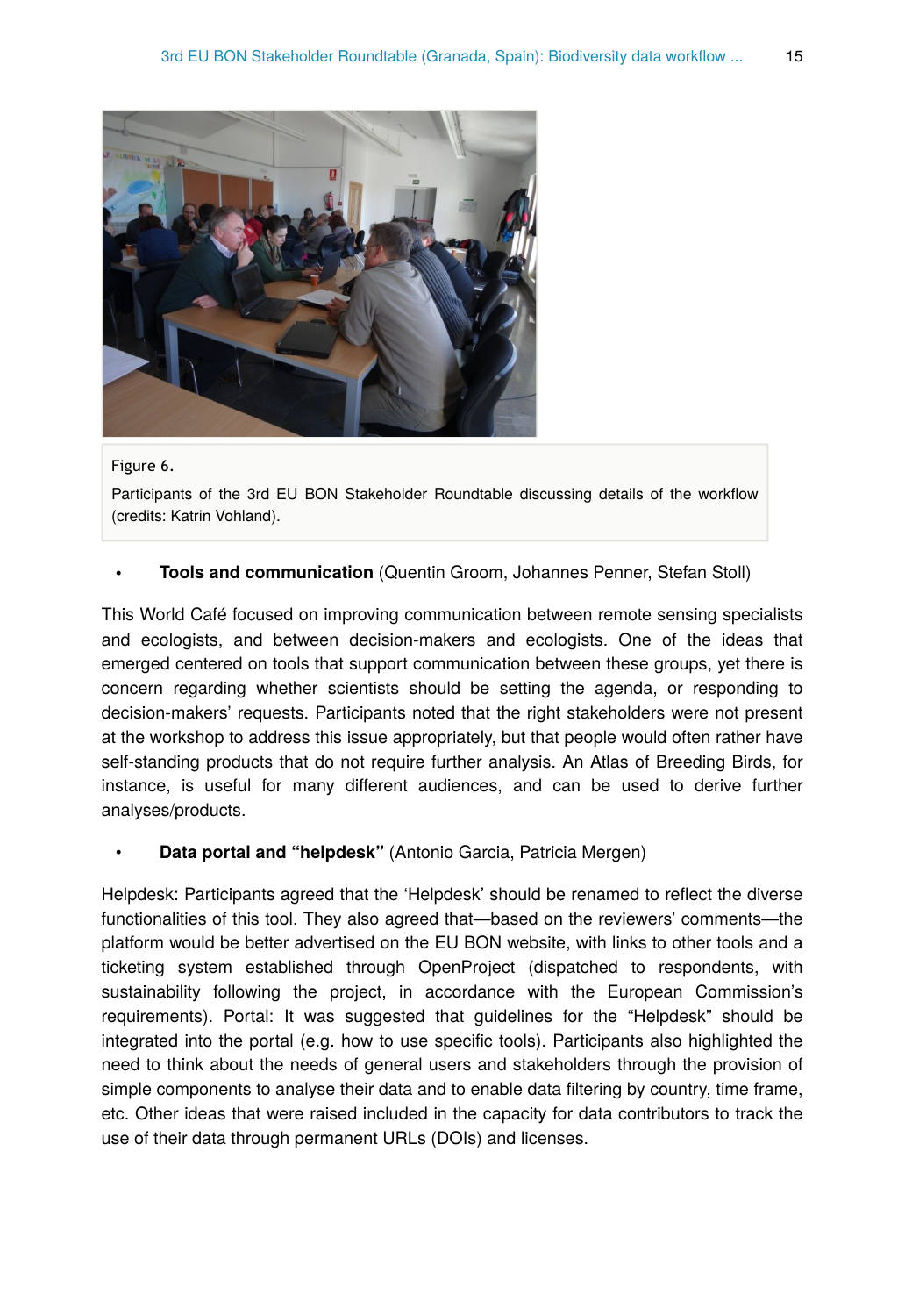#### • **Upscaling information from different levels** (Carlos Rogriguez, Francisco Bonet)

Discussions suggested that Spain does not appear to have well-established bridges between data providers and users. Specifically, participants noted that decision-makers are not using 100% of the information available to them due to constraints in capacity and funding, and that the data provided often do not address the questions that are being asked. Furthermore, the data are often not available in the format decision-makers require, or, in some cases, decision-makers are not willing to accept the information provided. As a result, scientific knowledge is not always used to guide decisions. The consensus was that the 'value added' component of EU BON was the respect obtained by belonging to an international body with a corresponding mandate (with the European Commission commanding respect). Moreover, the biodiversity portal would offer a level of transparency by allowing anyone to retrieve the information used for decision-making, which would hopefully increase trust in these decisions. Moreover, the portal would offer a level of transparency by allowing anyone to retrieve the information used for decision-making, which would hopefully increase trust in these decisions. While data are currently being collated and used by local stakeholders, other links are less established due to a lack of standardised data flows (Fig. 7).



Figure 7. Discussion at the second day of the roundtable (credits: Dirk Schmeller)

#### **WRAP UP:**

The most important question seems to be the validation of stakeholders of EU BON. It seems that the link between the project products and practitioner is more indirect, and that broker between the scientists and the practitioners are urgently needed. A good form may be SMEs which can combine their knowledge and innovative potential. The end-users are more interested in products such as maps or forecasts, and normally do not have the resources to apply the variety of tools.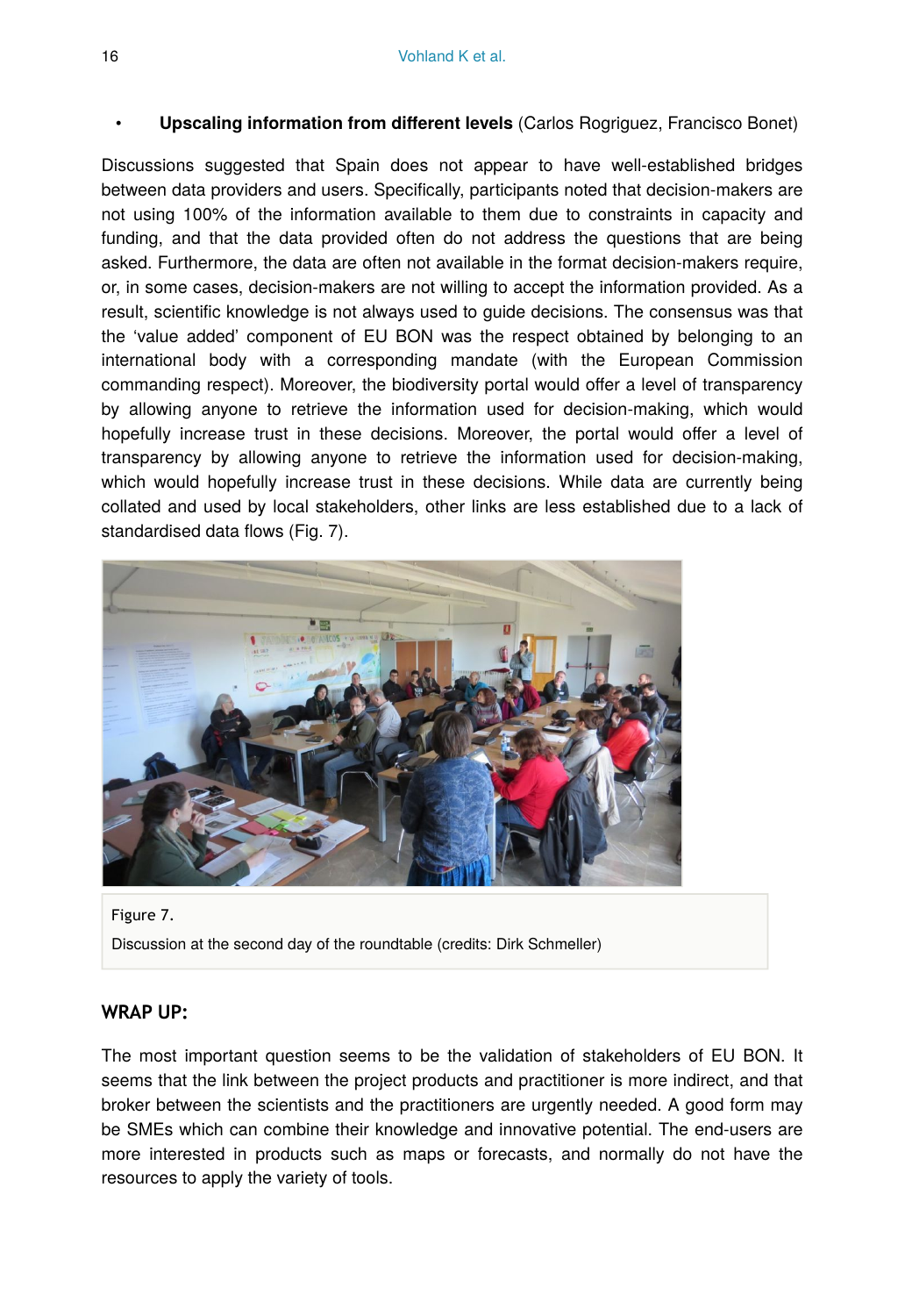Another consensus was that the 'value added' component of EU BON (from a local, sitebased view) and data/information provided via the portal was the respect obtained by belonging to an international body with a corresponding mandate (with the European Commission commanding respect).

As political task remains the balance of interests between scales as well as local users and global thinking scientists. That was exemplified by the exciting discussion on ambivalence or competing interests at local scale e.g. how to manage national park, and what role biodiversity data may play. So funding schemes may become more open, to allow for more interaction, and to provide sufficient time for the necessary dialogues (Fig. 8).



Figure 8. Excursion to Sierra Nevada. Missing: three meters snow (credits: Katrin Vohland).

# **Conclusions**

As conclusions, a list with recommendations was created that reflect the discussions and basic outcomes of the Stakeholder Roundtable.

EU BON will support national and international authorities, as well as private stakeholders and the general public with integrated and scientifically sound biodiversity data analyses. The project intends to develop a full-scale model for a durable mechanism for higher level integration of biodiversity information providers and users through a network of networks approach scalable from local to global biodiversity observation systems. [http://eubon.eu/](http://eubon.eu/show/project_2731/) [show/project\\_2731/](http://eubon.eu/show/project_2731/)

#### **a. Clarification of the targeted users of EU BON tools and products**

EU BON develops a variety of tools and products which aim inter alia to "provide mechanisms for delivering integrated biodiversity information" and to "develop frameworks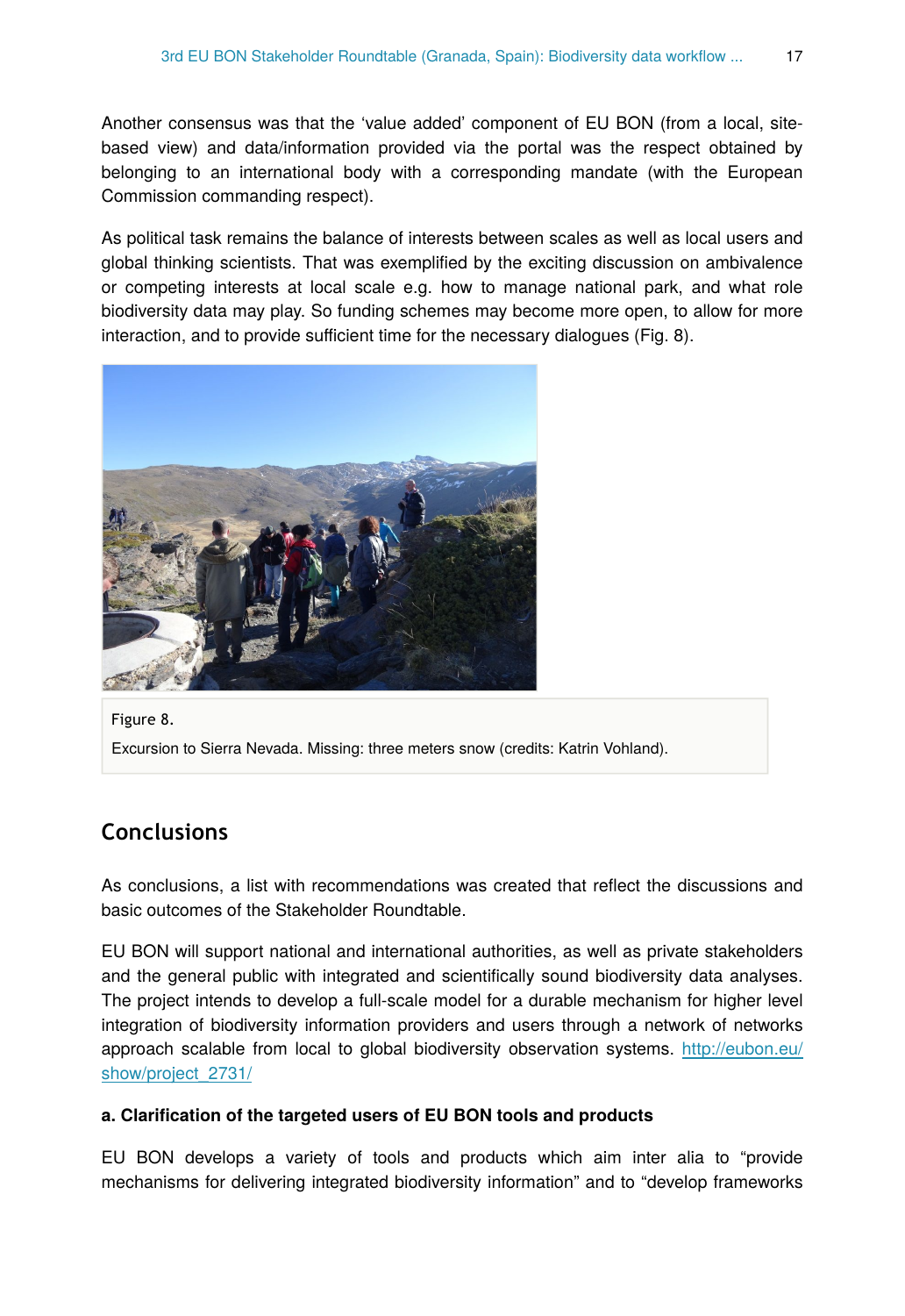and strategies for next generation management and use of biodiversity information at national and regional levels." However, it seems that only a minority of skilled scientists are able to understand and use EU BON tools and products. On the EU BON biodiversity portal, a clear guidance is needed for "professional" users (e.g. researchers, data managers, data analysists) and interested users with limited technical skills or scientific background knowledge. The national and regional levels have to be identified further, and not only with regard to their links to biodiversity data but also with regard to necessary skills and capacities.

#### **b. EU BON tools and products should become more demand driven**

Many tools and products within EU BON result from the ideas of the involved scientists, based on what they belief stakeholders might need (e.g. for local park managers or policy reporting on a national/European scale). The link between stakeholders, end users, and tool and product developers should become tighter. A stakeholder analysis at a meta level may not be adequate although a European project cannot consider every single user. However, some selected end users can serve as prototype in order to test and optimize the workflow from data mobilization into practice (see below the need for a "EU BON storyline showcase").

#### **c. A better and more indicative presentation of EU BON tools is needed**

There is a vast array of different tools developed and improved within EU BON. They serve for example to link specific databases, allow up- and downscaling, or modelling. They have names such as GeoCAT, GoldenGATE Imagine, PlutoF, or alpha-adjusted SDM, and only insiders have a rough idea what they may accomplish. It is strongly recommended to provide a webpage, where they are listed 1) according to an overall function such as data mobilization, data analysis, and data visualization, 2) a description of what the tool does, and 3) some examples or areas of application. Results and the derived list of tools from the Joint Workshop (WP2/3/4/6/7) in Cambridge (23-24 Nov 2015) could be used for this purpose. Primary access point for the webpage should be installed via the EU BON biodiversity portal.

#### **d. Priorisation of tools**

Thinking about the phase after EU BON becomes important, in particular to analyse who and how many users will have interest in a specific tool, and to focus the development on the most promising tools in order to guarantee effective use of resources and a sustainable further use and development of those tools. User-groups should find specific, recommended tools and products via the EU BON biodiversity portal and should be addressed via EU BON communication channels (webpage, newsletter, meetings etc.).

#### **e. Implement and make use of entities such as SMEs at the interface between science and practice**

A skilled interface between science and applicants from policy and administration is necessary as both groups use specific terminologies and follow specific procedures and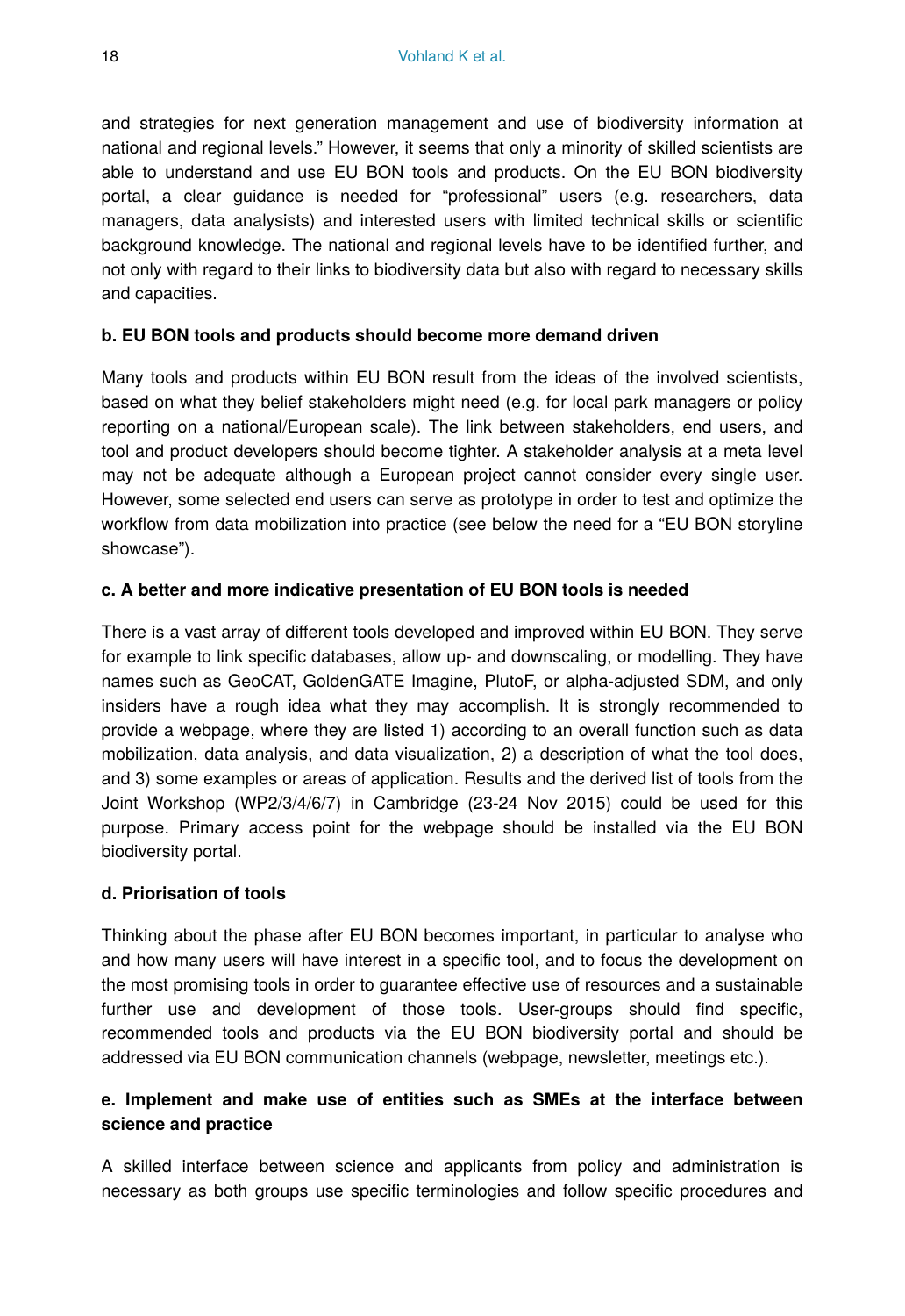quality evaluation processes. SMEs may use this space as business model. However, SME business models must be built on the premise of open access, with their financial viability relying either indirectly on public funding, through the public users of the information, or on money earned through the development of software or specific tools for fee-paying users, rather than through selling the information itself.

#### **f. Develop show cases for the workflow into user products such as maps**

Repeatedly it was stressed that the stakeholders may be less interested in the tools which are difficult to handle but more in the products, especially maps. For a reality check it would be helpful to develop e.g. two showcases in order to analyse the whole workflow from data mobilization into the desired product. Potential users of EU BON derived data and tools can be REDIAM, the environmental information network of Andalusia, or for useable products IPBES, the Intergovernmental science-policy Platform on Biodiversity and Ecosystem Services. Such examples could be used to showcase better the benefits of a European biodiversity network and enhance current functionalities by analyzing barriers and limitations in a "EU BON storyline" of a biodiversity data workflow. However, also limitations of the explanatory power of maps exists, i.e. they have to be interpreted carefully and sufficient information has to be provided to avoid misleading interpretation. In addition to maps itself, also the underlying (spatial) data is needed for further usage, e.g. for governmental agencies and authorities.

#### **g. Link up with more permanent infrastructures such as LifeWatch**

There are permanent infrastructures being developed, in first line LifeWatch can be mentioned, but also GBIF, LTER and others. It would be important to link workflows and tools with these permanent infrastructures (as exemplified with the GBIF Integrated Publishing Toolkit for sample-based data) in order to make most effective use of the resources invested into EU BON.

#### **h. Shift funding schemes in order to allow for more dialogues**

EU BON is as most projects very output oriented. More time, skills, and capacity dedicated to dialogues and more profound user requirements would be extremely helpful. Such feedback-loops will be crucial to constantly improve biodiversity data and information workflows in order to meet the demands of the targeted stakeholders.

#### **i. Further promote open access to data**

A basic prerequisite for improving the European knowledge base is a free and open access to biodiversity data, particularly from local collection efforts and monitoring approaches. The EU BON Data Sharing Agreement, that promotes free and open exchange of data with obligations and guarantees, needs to be further disseminated and adopted by local stakeholders.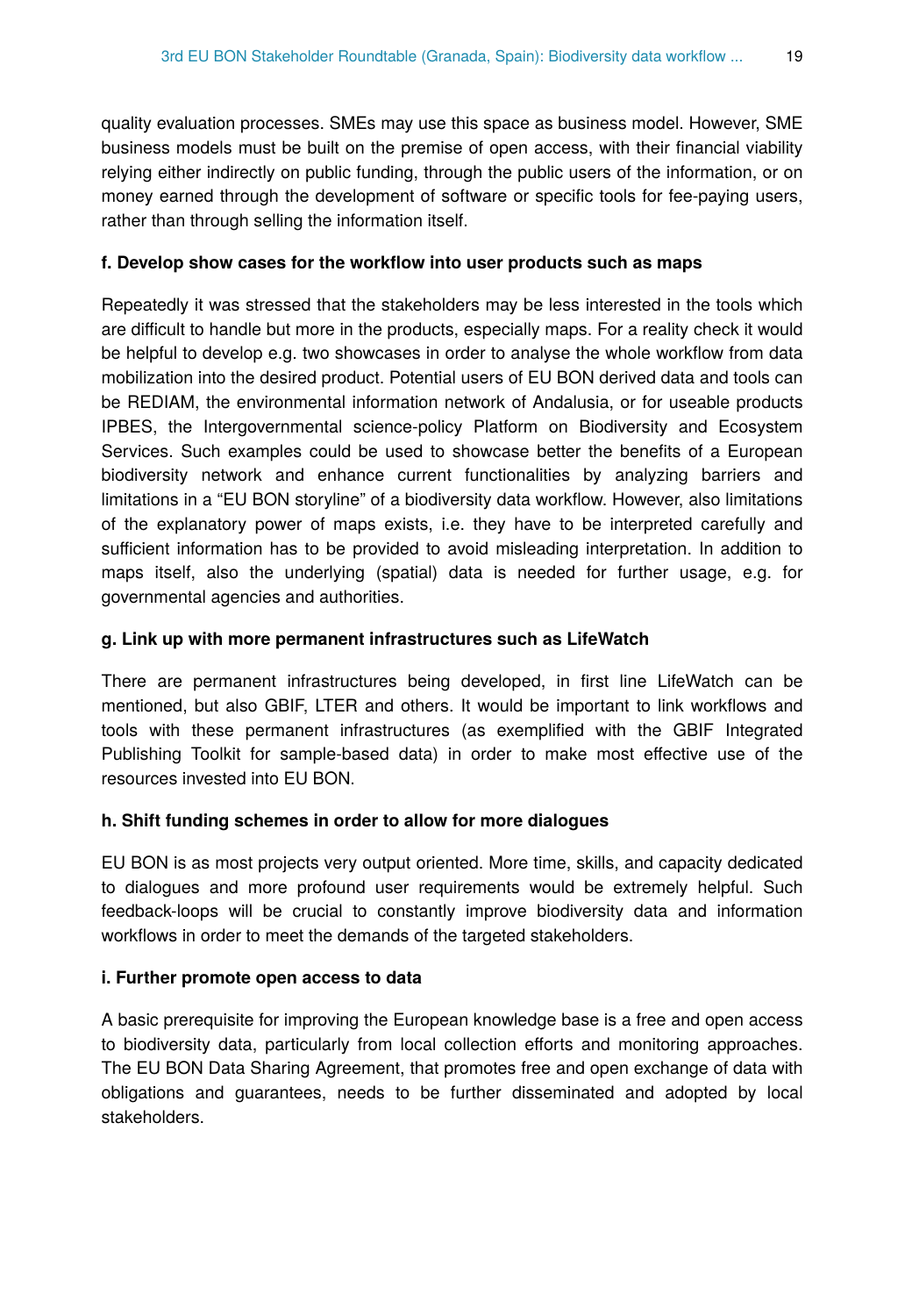# **General synthesis and lessons learnt from the three EU BON stakeholder roundtables**

**In addition to the conclusions of the roundtables stated above, there are some general lessons learnt from the three stakeholder roundtables:**

- The project EU BON started slightly overambitious the discussions showed that the project will not serve all demands of all stakeholders. However, the roundtables gave good hints for strategic partners that are key for the further work of the project, e.g. the Global Earth Observation System of Systems (GEOSS), the Long Term Ecological Research Network (LTER) and the Group on Earth Observations - Biodiversity Observation Network (GEO BON).
- The stakeholder roundtables require a careful preparation: Feedback on topics and the planned sessions from the project partners are a precondition in order to get useful results out of the meetings and discussions. A profound expertise with regards to the main institutions and actors in the field of biodiversity data, biodiversity data analysis and policy is needed, as well as time to find key-people in the field.
- It is not always possible to get the desired stakeholders to the roundtable, due to manifold reasons: There are (still) language barriers existing, resources are often limited (e.g. travel money and time), and there is no joint understanding of added value of EU BON existing.
- Mediators are needed for a proper stakeholder engagement process they have to get in touch with the stakeholder and brief the people beforehand, they should also show relevance of biodiversity networks and direct benefits that emerge from such processes.
- Mediators could be partners on a regional level, for example institutions that are bot involved in science and policy (regional environmental agencies), well-established networks covering many European countries (e.g. European Citizen Science Association) or main actors in the field or specific contact persons that work across different levels (i.e. on local as well as on more general/European level).
- It is important to have physical meetings organized in an open way, i.e. that the agenda, topics and discussions points could still be adjusted during the meeting. In the course of the roundtables it turned out that some discussions during the meeting where more fruitful than others, and more time should be spent on agenda items where dynamic interactions occurred which, in the end, resulted in valuable workshop results (i.e. nice best-practice examples, input for guidelines or recommendations. It is also important to have some dedicated time for social interactions included, where people can share their thoughts, develop ideas and a further work plan to solve the given tasks and generally learn from each other.
- Limit the number and time for presentations and talks at the meetings; they are needed in order to present the main activities and work of participating institutions and projects. However, the experience gained in the roundtables showed that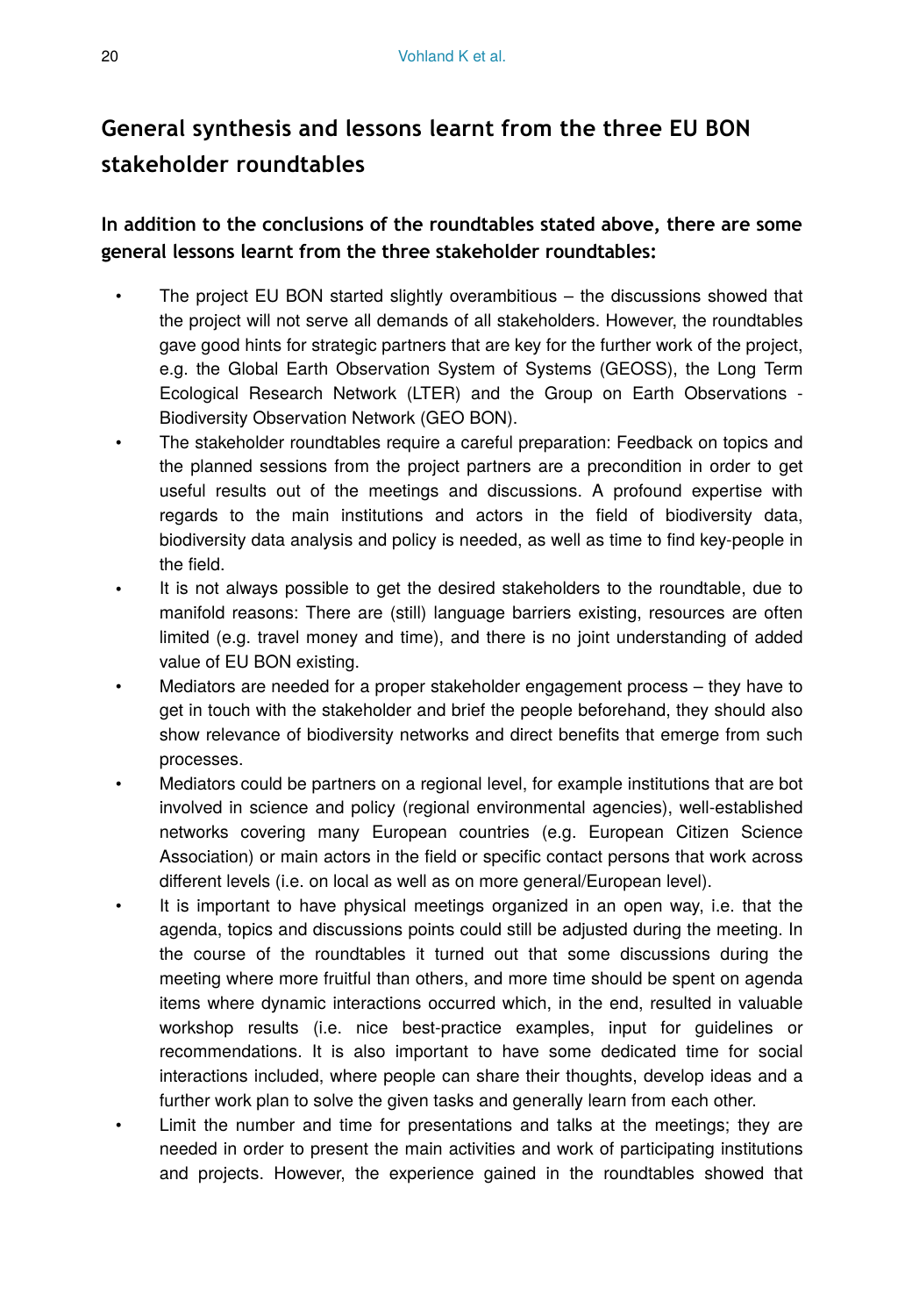discussions and interactive sessions mostly produced the main results and key findings as well as possible solutions.

- It is important to reflect oneself when organizing roundtables and to adjust the presentations, language and examples used – they should be adjusted to the audience and stakeholders that participate. It is crucial to adjust presentations according to stakeholder knowledge/skills/interests, and not to give presentations in a usual "scientific" manner. It is also helpful to include a demo or training sessions: Show (visually) the products (portal, maps) and tools.
- Focus on some main products  $-$  e.g. what is essential for a BON and what do the key stakeholders really need in terms of EU BON products : 1. portal, 2. tools, 3. EBVs, 4. data mobilization, 5. visualisation of products.
- Think ahead: Sustainability is important which products are needed in the future and need to be provided sustainably? The long-term goals and vision with regards to the projects products need to be integrated in the process in an early stage. In order to incorporate a demand and stakeholder-driven perspective it needs to be discussed with partners and the dialogue with stakeholders should already start in the project preparation phase.
- Time is needed for (individual) discussions, it is important not invite too many actors and schedule too many topics in a stakeholder roundtable. Hence it is more productive to focus on some aspects than to cover the whole thematic field in the sessions/discussions.

#### **Some lessons learnt for BONs in general:**

- The policy needs long-term biodiversity data for reporting on the progress, state and trends of biodiversity and the effects of biodiversity-related policy (conservation, nature-based solutions, ecosystem services, use of natural resources). One of the core services of EU BON, in the view of policy actors, is the long-term provision of biodiversity data (e.g. species occurrences, traits) and a proper and scientifically sound data analysis and storage.
- As raw data are very heterogeneous and need huge data storages ('big data', for example for satellite-derived data), a profound thematic and technical expertise in various fields is needed, to integrate and standardize data from several research areas, to make this data openly available and derive information and ultimately knowledge that satisfy the needs of policy actors. Participants from European authorities stated in the roundtables (e.g. EC, EEA etc.), that politicians do need maps and visualized products that are easily understandable.
- There are many interactions of citizens with scientists, and many citizen-science initiatives. However, the interactions of citizen science and European policy and its actors need to be strengthened. BONs can facilitate in this process but also supply tools and infrastructure for data handling, data standardization and curation and upload - in order to provide free access of data.